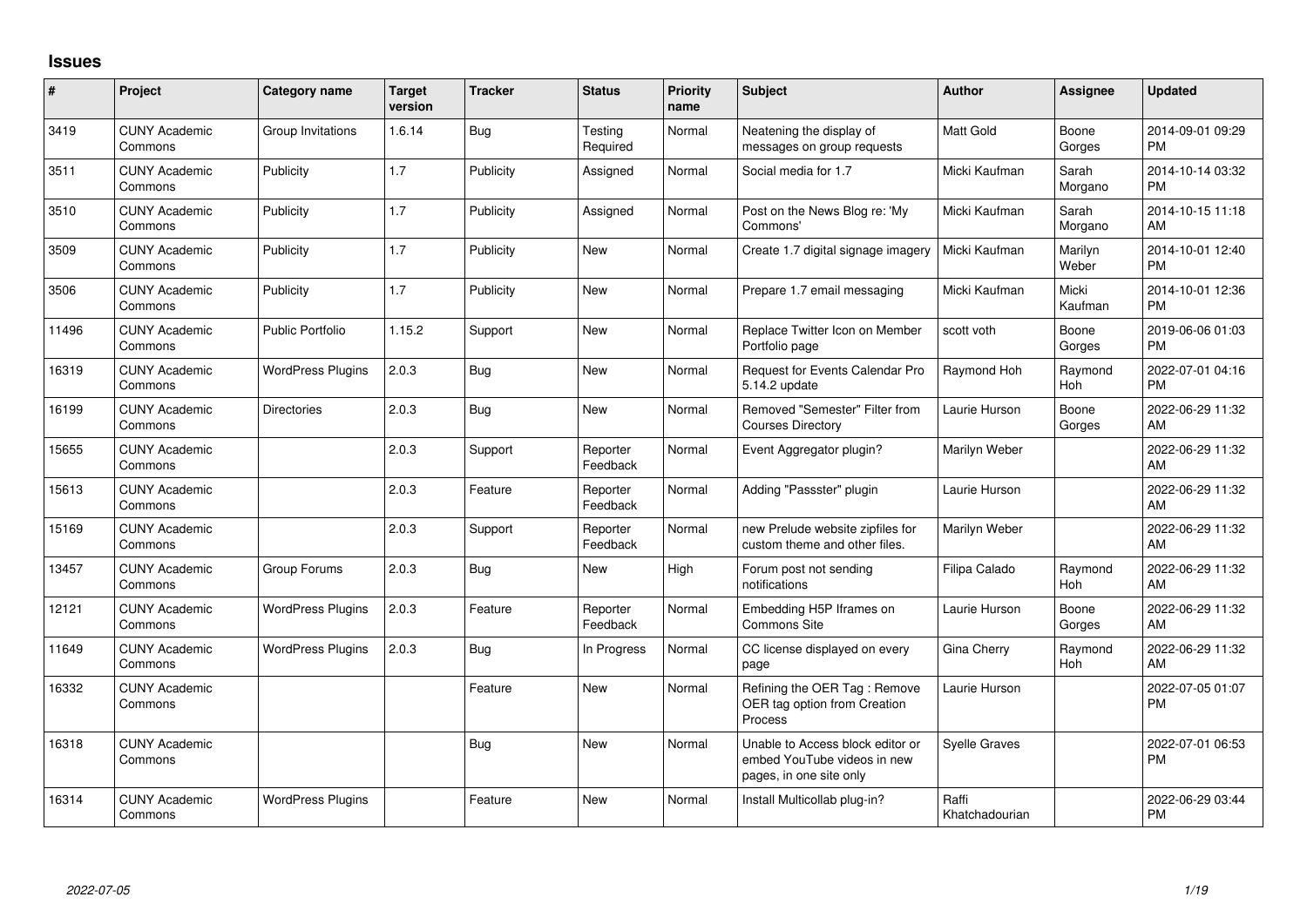| #     | Project                         | <b>Category name</b>     | <b>Target</b><br>version | <b>Tracker</b> | <b>Status</b>        | <b>Priority</b><br>name | <b>Subject</b>                                                        | <b>Author</b>           | <b>Assignee</b> | <b>Updated</b>                |
|-------|---------------------------------|--------------------------|--------------------------|----------------|----------------------|-------------------------|-----------------------------------------------------------------------|-------------------------|-----------------|-------------------------------|
| 16307 | <b>CUNY Academic</b><br>Commons |                          |                          | <b>Bug</b>     | New                  | Normal                  | Add brief messaging to<br>accept/decline group membership<br>requests | <b>Matt Gold</b>        | Boone<br>Gorges | 2022-06-27 06:13<br><b>PM</b> |
| 16294 | <b>CUNY Academic</b><br>Commons |                          |                          | Bug            | <b>New</b>           | Urgent                  | CAC is down                                                           | Raffi<br>Khatchadourian |                 | 2022-06-27 02:00<br><b>PM</b> |
| 16290 | <b>CUNY Academic</b><br>Commons |                          |                          | Feature        | Reporter<br>Feedback | Normal                  | Add Table Of Contents Block<br>plug-in                                | Raffi<br>Khatchadourian |                 | 2022-06-24 10:26<br>AM        |
| 16255 | <b>CUNY Academic</b><br>Commons | WordPress (misc)         |                          | <b>Bug</b>     | New                  | Normal                  | Need to define 'MULTISITE'<br>constant in wp-config.php               | Raymond Hoh             |                 | 2022-06-19 09:31<br>AM        |
| 16245 | <b>CUNY Academic</b><br>Commons | WordPress (misc)         |                          | <b>Bug</b>     | Reporter<br>Feedback | Normal                  | Save Button missing on<br>WordPress Profile page                      | scott voth              | Raymond<br>Hoh  | 2022-06-16 03:09<br><b>PM</b> |
| 16177 | <b>CUNY Academic</b><br>Commons | Reply By Email           |                          | <b>Bug</b>     | <b>New</b>           | Normal                  | Switch to Inbound mode for RBE                                        | Raymond Hoh             | Raymond<br>Hoh  | 2022-05-30 04:32<br><b>PM</b> |
| 16110 | <b>CUNY Academic</b><br>Commons |                          |                          | Support        | Reporter<br>Feedback | Normal                  | remove Creative Commons<br>license from pages?                        | Marilyn Weber           | Raymond<br>Hoh  | 2022-05-17 06:11<br><b>PM</b> |
| 16099 | <b>CUNY Academic</b><br>Commons |                          |                          | Support        | Reporter<br>Feedback | Normal                  | request for Newsletter Glue                                           | Marilyn Weber           |                 | 2022-05-13 12:14<br><b>PM</b> |
| 15767 | <b>CUNY Academic</b><br>Commons | WordPress (misc)         |                          | Support        | <b>New</b>           | Normal                  | Site loading slowly                                                   | scott voth              | Boone<br>Gorges | 2022-04-04 08:56<br><b>PM</b> |
| 15757 | <b>CUNY Academic</b><br>Commons |                          |                          | Bug            | New                  | Normal                  | Members # do not match                                                | Laurie Hurson           |                 | 2022-03-30 04:52<br><b>PM</b> |
| 15685 | <b>CUNY Academic</b><br>Commons |                          |                          | Support        | New                  | High                    | problem with chrome?                                                  | Marilyn Weber           |                 | 2022-04-25 03:40<br><b>PM</b> |
| 15565 | <b>CUNY Academic</b><br>Commons |                          |                          | Support        | <b>New</b>           | Normal                  | Events - send updates to an email<br>listserv                         | Marilyn Weber           |                 | 2022-03-10 01:06<br><b>PM</b> |
| 15516 | <b>CUNY Academic</b><br>Commons | <b>WordPress Plugins</b> |                          | <b>Bug</b>     | Reporter<br>Feedback | Normal                  | Can't publish or save draft of post<br>on wordpress.com               | Raffi<br>Khatchadourian | Raymond<br>Hoh  | 2022-03-02 05:52<br><b>PM</b> |
| 15370 | <b>CUNY Academic</b><br>Commons |                          |                          | Support        | Reporter<br>Feedback | Normal                  | All-in-One Event Calendar?                                            | Marilyn Weber           |                 | 2022-02-17 11:03<br>AM        |
| 15260 | <b>CUNY Academic</b><br>Commons |                          |                          | Support        | Reporter<br>Feedback | Normal                  | Diacritical markings   European<br><b>Stages</b>                      | Marilyn Weber           |                 | 2022-02-04 08:16<br>AM        |
| 15045 | <b>CUNY Academic</b><br>Commons |                          |                          | Support        | <b>New</b>           | Normal                  | no result for KCeL in the search<br>box on the commons                | <b>Marilyn Weber</b>    |                 | 2021-12-10 11:29<br>AM        |
| 14940 | <b>CUNY Academic</b><br>Commons |                          |                          | Bug            | <b>New</b>           | Normal                  | Discrepancy between Commons<br>profile "sites" and actual # of sites  | Laurie Hurson           |                 | 2021-11-08 11:09<br>AM        |
| 14936 | <b>CUNY Academic</b><br>Commons |                          |                          | <b>Bug</b>     | New                  | Normal                  | Commons websites blocked by<br>SPS campus network                     | Laurie Hurson           |                 | 2021-11-03 03:57<br><b>PM</b> |
| 14908 | <b>CUNY Academic</b><br>Commons | Performance              |                          | Bug            | <b>New</b>           | Normal                  | Stale object cache on cdev                                            | Raymond Hoh             | Boone<br>Gorges | 2021-12-07 09:45<br>AM        |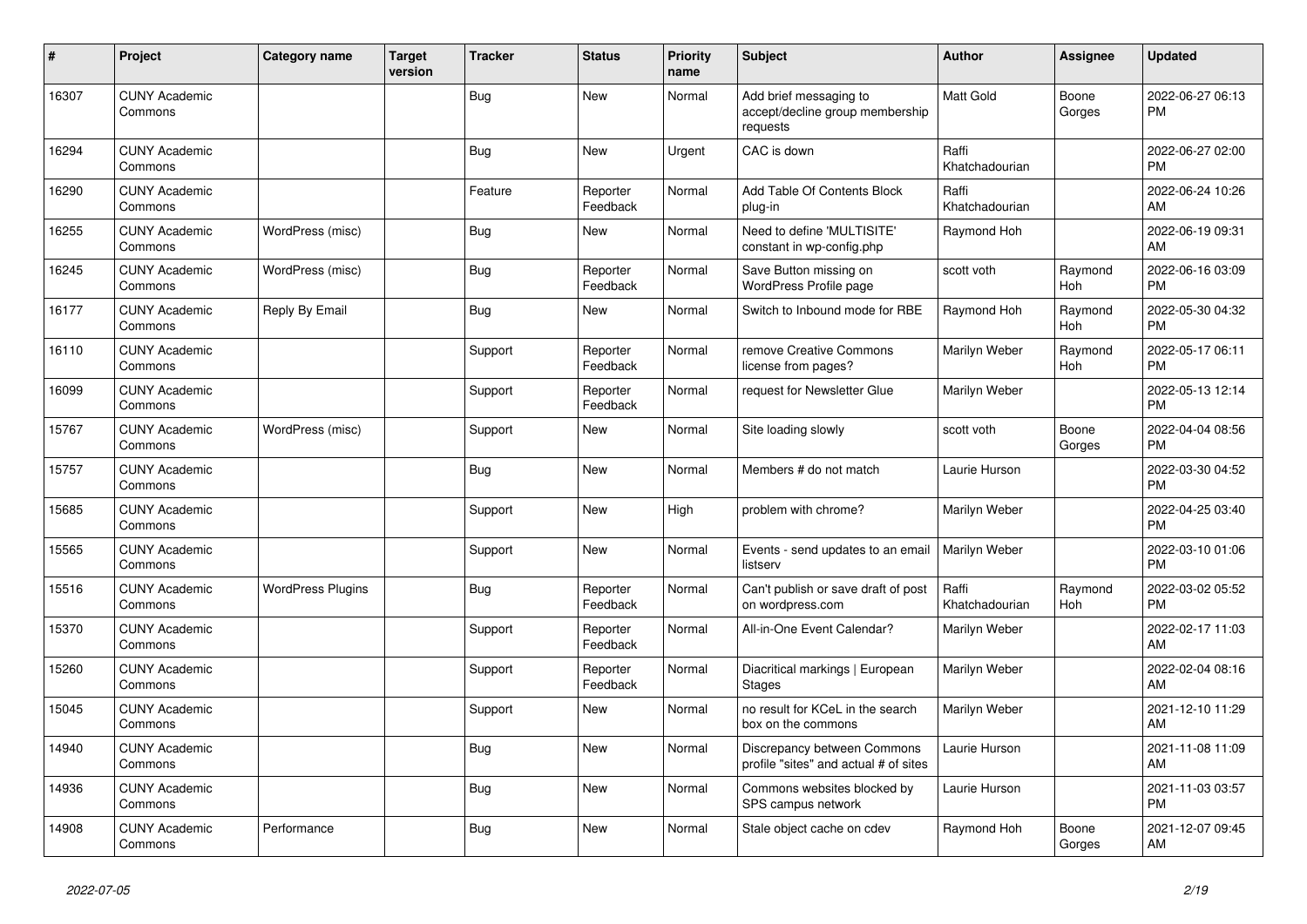| ∦     | Project                                                                 | <b>Category name</b>           | <b>Target</b><br>version | <b>Tracker</b> | <b>Status</b>        | <b>Priority</b><br>name | <b>Subject</b>                                                     | <b>Author</b>           | Assignee            | <b>Updated</b>                |
|-------|-------------------------------------------------------------------------|--------------------------------|--------------------------|----------------|----------------------|-------------------------|--------------------------------------------------------------------|-------------------------|---------------------|-------------------------------|
| 14792 | <b>CUNY Academic</b><br>Commons                                         |                                |                          | Bug            | New                  | Normal                  | Inconsistent email notifications<br>from gravity forms             | Raffi<br>Khatchadourian |                     | 2021-10-04 01:50<br><b>PM</b> |
| 14784 | <b>CUNY Academic</b><br>Commons                                         |                                |                          | Support        | Reporter<br>Feedback | Normal                  | User report of logo problem when<br>using Customizer theme         | Marilyn Weber           |                     | 2021-09-17 10:25<br>AM        |
| 12062 | AD/O365 Transition<br>from NonMatric to<br><b>Matriculated Students</b> |                                |                          | Feature        | In Progress          | Normal                  | create solution and console<br>project                             | Emilio Rodriguez        | Emilio<br>Rodriguez | 2019-11-12 03:56<br><b>PM</b> |
| 11968 | JustPublics@365<br>MediaCamp                                            |                                |                          | Feature        | New                  | Normal                  | Nanoscience Retractable Display<br><b>Unit</b>                     | Donald Cherry           | Bonnie<br>Eissner   | 2021-02-19 08:50<br>AM        |
| 8992  | <b>NYCDH Community</b><br>Site                                          |                                |                          | Bug            | Assigned             | Normal                  | Multiple RBE error reports                                         | <b>Matt Gold</b>        | Raymond<br>Hoh      | 2017-12-11 05:43<br><b>PM</b> |
| 2618  | <b>NYCDH Community</b><br>Site                                          |                                |                          | <b>Bug</b>     | Assigned             | Low                     | Mark blogs as spam when created<br>by users marked as spam         | <b>Matt Gold</b>        | Boone<br>Gorges     | 2013-06-09 11:38<br><b>PM</b> |
| 2577  | NYCDH Community<br>Site                                                 |                                |                          | Feature        | Assigned             | Low                     | Investigate Potential to Add Links<br>to the Forum                 | Mark Newton             | Alex Gil            | 2013-05-16 09:40<br><b>PM</b> |
| 2576  | NYCDH Community<br>Site                                                 |                                |                          | Bug            | Hold                 | Low                     | Test Next Button in Javascript<br><b>Tutorial Under Activities</b> | Mark Newton             | Alex Gil            | 2013-05-18 02:55<br><b>PM</b> |
| 2574  | <b>NYCDH Community</b><br>Site                                          |                                |                          | Feature        | Assigned             | Normal                  | Add Way to Upload Files to<br>Groups                               | <b>Mark Newton</b>      | Raymond<br>Hoh      | 2013-05-18 07:46<br><b>PM</b> |
| 2573  | <b>NYCDH Community</b><br>Site                                          |                                |                          | Feature        | Reporter<br>Feedback | Normal                  | Add dh nyc twitter list feed to site                               | <b>Mark Newton</b>      | Matt Gold           | 2013-05-16 11:42<br><b>PM</b> |
| 2571  | <b>NYCDH Community</b><br>Site                                          |                                |                          | Feature        | Assigned             | Normal                  | Add Google custom search box to<br>homepage                        | Mark Newton             | Raymond<br>Hoh      | 2013-05-18 07:49<br><b>PM</b> |
| 15883 | <b>CUNY Academic</b><br>Commons                                         |                                | 2.1.0                    | Feature        | <b>New</b>           | Normal                  | Release BPGES update                                               | Boone Gorges            | Boone<br>Gorges     | 2022-05-26 10:39<br>AM        |
| 15194 | <b>CUNY Academic</b><br>Commons                                         | Internal Tools and<br>Workflow | 2.1.0                    | Feature        | <b>New</b>           | Normal                  | PHPCS sniff for un-restored<br>switch_to_blog() calls              | Boone Gorges            | Jeremy Felt         | 2022-05-26 10:45<br>AM        |
| 13946 | <b>CUNY Academic</b><br>Commons                                         | <b>WordPress Plugins</b>       | 2.1.0                    | Support        | Assigned             | Normal                  | <b>Custom Embed handler For</b><br>OneDrive files                  | scott voth              | Raymond<br>Hoh      | 2022-05-26 10:46<br>AM        |
| 13891 | <b>CUNY Academic</b><br>Commons                                         | Internal Tools and<br>Workflow | 2.1.0                    | Feature        | New                  | Normal                  | Migrate automated linting to<br>GitHub Actions                     | Boone Gorges            | Jeremy Felt         | 2022-06-29 11:13<br><b>AM</b> |
| 10439 | <b>CUNY Academic</b><br>Commons                                         | Design                         | 2.1.0                    | Design/UX      | <b>New</b>           | Normal                  | <b>Create Style Guide for Commons</b>                              | Sonja Leix              | Sara Cannon         | 2022-06-28 01:43<br><b>PM</b> |
| 16092 | <b>CUNY Academic</b><br>Commons                                         |                                | Future<br>release        | Feature        | Hold                 | Normal                  | Don't show main site in Site<br>search results                     | Boone Gorges            | Boone<br>Gorges     | 2022-05-17 03:12<br><b>PM</b> |
| 15604 | <b>CUNY Academic</b><br>Commons                                         | <b>Email Notifications</b>     | Future<br>release        | Feature        | Assigned             | Normal                  | <b>Restructure Commons Group</b><br>Digest Email Messages          | <b>Matt Gold</b>        | Boone<br>Gorges     | 2022-05-26 10:45<br>AM        |
| 14987 | <b>CUNY Academic</b><br>Commons                                         | <b>WordPress Plugins</b>       | Future<br>release        | <b>Bug</b>     | <b>New</b>           | Normal                  | Elementor update causes<br>database freeze-up                      | Boone Gorges            | Boone<br>Gorges     | 2021-11-29 12:02<br><b>PM</b> |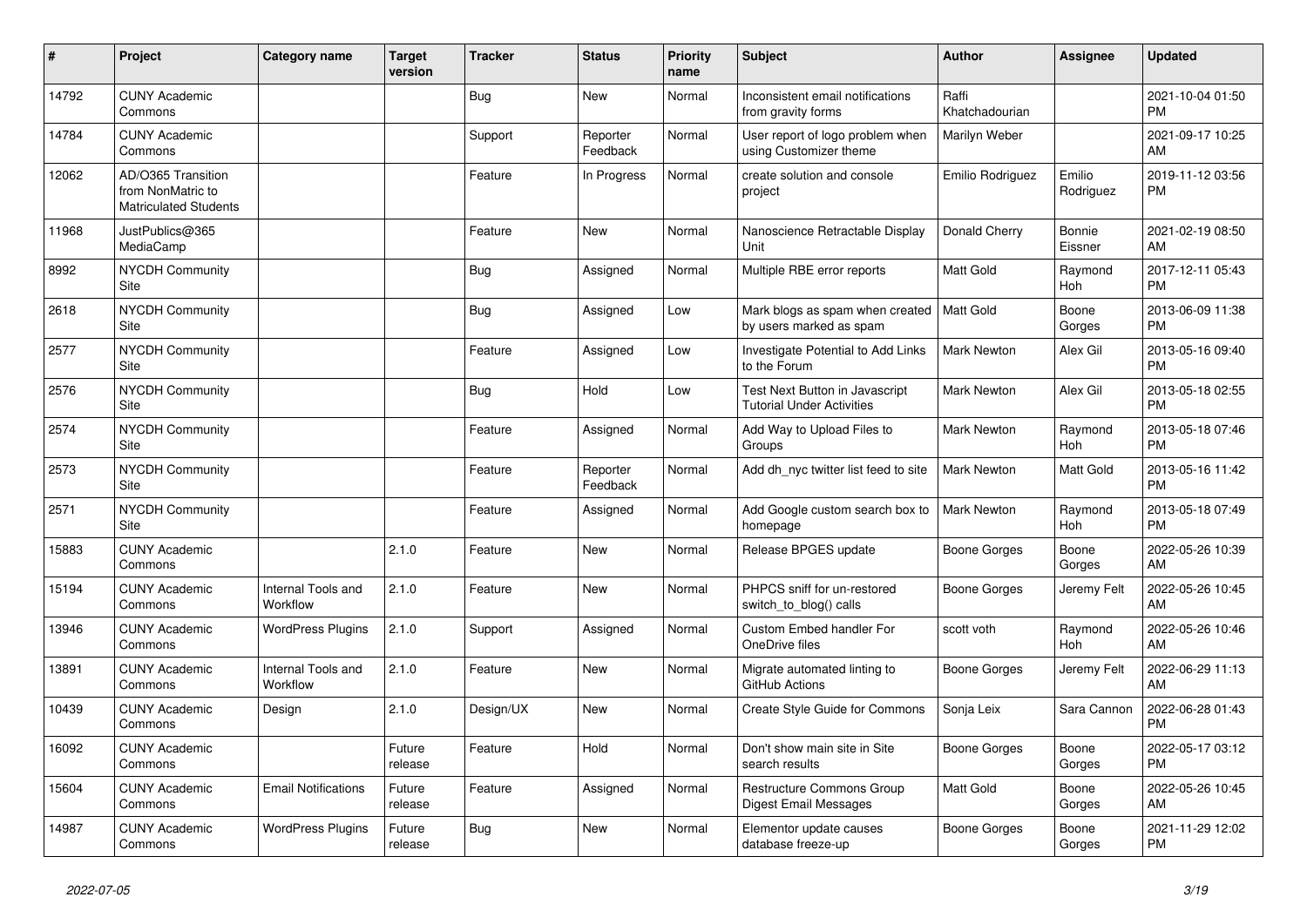| #     | <b>Project</b>                  | <b>Category name</b>       | Target<br>version | <b>Tracker</b> | <b>Status</b>        | <b>Priority</b><br>name | <b>Subject</b>                                                                             | <b>Author</b>       | Assignee          | <b>Updated</b>                |
|-------|---------------------------------|----------------------------|-------------------|----------------|----------------------|-------------------------|--------------------------------------------------------------------------------------------|---------------------|-------------------|-------------------------------|
| 14787 | <b>CUNY Academic</b><br>Commons | <b>Plugin Packages</b>     | Future<br>release | Feature        | <b>New</b>           | Normal                  | Creating a "Design" plugin<br>package                                                      | Laurie Hurson       | scott voth        | 2022-04-27 04:56<br><b>PM</b> |
| 14496 | <b>CUNY Academic</b><br>Commons | Domain Mapping             | Future<br>release | <b>Bug</b>     | <b>New</b>           | Normal                  | Mapped domain SSO uses<br>third-party cookies                                              | Raymond Hoh         | Raymond<br>Hoh    | 2021-05-24 04:03<br><b>PM</b> |
| 14309 | <b>CUNY Academic</b><br>Commons | Group Library              | Future<br>release | Feature        | <b>New</b>           | Normal                  | Better handling of<br>bp_group_document file download<br>attempts when file is not present | Boone Gorges        | Boone<br>Gorges   | 2021-11-19 12:28<br><b>PM</b> |
| 14184 | <b>CUNY Academic</b><br>Commons | <b>Public Portfolio</b>    | Future<br>release | Feature        | <b>New</b>           | Normal                  | Centralized mechanism for storing<br>Campus affiliations                                   | <b>Boone Gorges</b> | Boone<br>Gorges   | 2022-01-04 11:35<br>AM        |
| 14113 | <b>CUNY Academic</b><br>Commons | WordPress (misc)           | Future<br>release | Bug            | Hold                 | Normal                  | Block Editor Not Working on this<br>page - Json error                                      | scott voth          | Boone<br>Gorges   | 2021-03-05 11:01<br>AM        |
| 13835 | <b>CUNY Academic</b><br>Commons | WordPress (misc)           | Future<br>release | Feature        | New                  | Normal                  | Allow OneSearch widget to have<br>'CUNY' as campus                                         | Boone Gorges        | Boone<br>Gorges   | 2021-11-19 12:39<br><b>PM</b> |
| 13650 | <b>CUNY Academic</b><br>Commons | Group Library              | Future<br>release | Feature        | <b>New</b>           | Normal                  | Forum Attachments in Group<br>Library                                                      | Laurie Hurson       |                   | 2021-11-19 12:30<br><b>PM</b> |
| 13466 | <b>CUNY Academic</b><br>Commons | Cavalcade                  | Future<br>release | Feature        | New                  | Normal                  | Automated cleanup for duplicate<br>Cavalcade tasks                                         | Boone Gorges        | Boone<br>Gorges   | 2020-10-13 05:24<br><b>PM</b> |
| 13370 | <b>CUNY Academic</b><br>Commons | Group Library              | Future<br>release | Feature        | New                  | Normal                  | Library bulk deletion and folder<br>editina                                                | Colin McDonald      | Boone<br>Gorges   | 2020-10-13 10:41<br>AM        |
| 13358 | <b>CUNY Academic</b><br>Commons | Group Forums               | Future<br>release | Feature        | <b>New</b>           | Normal                  | Improved UI for group forum<br>threading settings                                          | Boone Gorges        | Raymond<br>Hoh    | 2021-11-19 12:27<br><b>PM</b> |
| 13331 | <b>CUNY Academic</b><br>Commons | Site cloning               | Future<br>release | <b>Bug</b>     | <b>New</b>           | Normal                  | Combine Site Template and Clone<br>operations                                              | Boone Gorges        | Jeremy Felt       | 2021-11-19 12:39<br><b>PM</b> |
| 13199 | <b>CUNY Academic</b><br>Commons | Group Forums               | Future<br>release | Feature        | New                  | Normal                  | Favoring Groups over bbPress<br>plugin                                                     | Colin McDonald      | Colin<br>McDonald | 2021-11-19 12:28<br><b>PM</b> |
| 13048 | <b>CUNY Academic</b><br>Commons | Shortcodes and<br>embeds   | Future<br>release | Feature        | <b>New</b>           | Normal                  | Jupyter Notebooks support                                                                  | Boone Gorges        |                   | 2020-07-14 11:46<br>AM        |
| 12573 | <b>CUNY Academic</b><br>Commons | <b>WordPress Plugins</b>   | Future<br>release | Bug            | New                  | Normal                  | <b>CommentPress Core Issues</b>                                                            | scott voth          |                   | 2020-03-24 04:32<br><b>PM</b> |
| 12446 | <b>CUNY Academic</b><br>Commons | Groups (misc)              | Future<br>release | Feature        | Reporter<br>Feedback | Normal                  | Toggle default site to group forum<br>posting                                              | Laurie Hurson       | Laurie Hurson     | 2020-03-10 11:57<br>AM        |
| 12091 | <b>CUNY Academic</b><br>Commons | <b>Group Files</b>         | Future<br>release | Feature        | <b>New</b>           | Normal                  | Improved pre-upload file validation<br>for bp-group-documents                              | Boone Gorges        | Boone<br>Gorges   | 2019-11-14 01:21<br><b>PM</b> |
| 12042 | <b>CUNY Academic</b><br>Commons | <b>Email Notifications</b> | Future<br>release | Feature        | <b>New</b>           | Normal                  | Improved error logging for BPGES<br>send queue                                             | <b>Boone Gorges</b> | Boone<br>Gorges   | 2021-11-19 12:25<br><b>PM</b> |
| 11971 | <b>CUNY Academic</b><br>Commons | <b>Email Notifications</b> | Future<br>release | Bug            | Reporter<br>Feedback | Low                     | Pictures obscured in emailed post<br>notifications                                         | Marilyn Weber       | Raymond<br>Hoh    | 2019-11-21 01:14<br><b>PM</b> |
| 11945 | <b>CUNY Academic</b><br>Commons | Reckoning                  | Future<br>release | Feature        | Reporter<br>Feedback | Normal                  | Add Comments bubble to<br>Reckoning views                                                  | Boone Gorges        | Boone<br>Gorges   | 2019-11-12 05:14<br><b>PM</b> |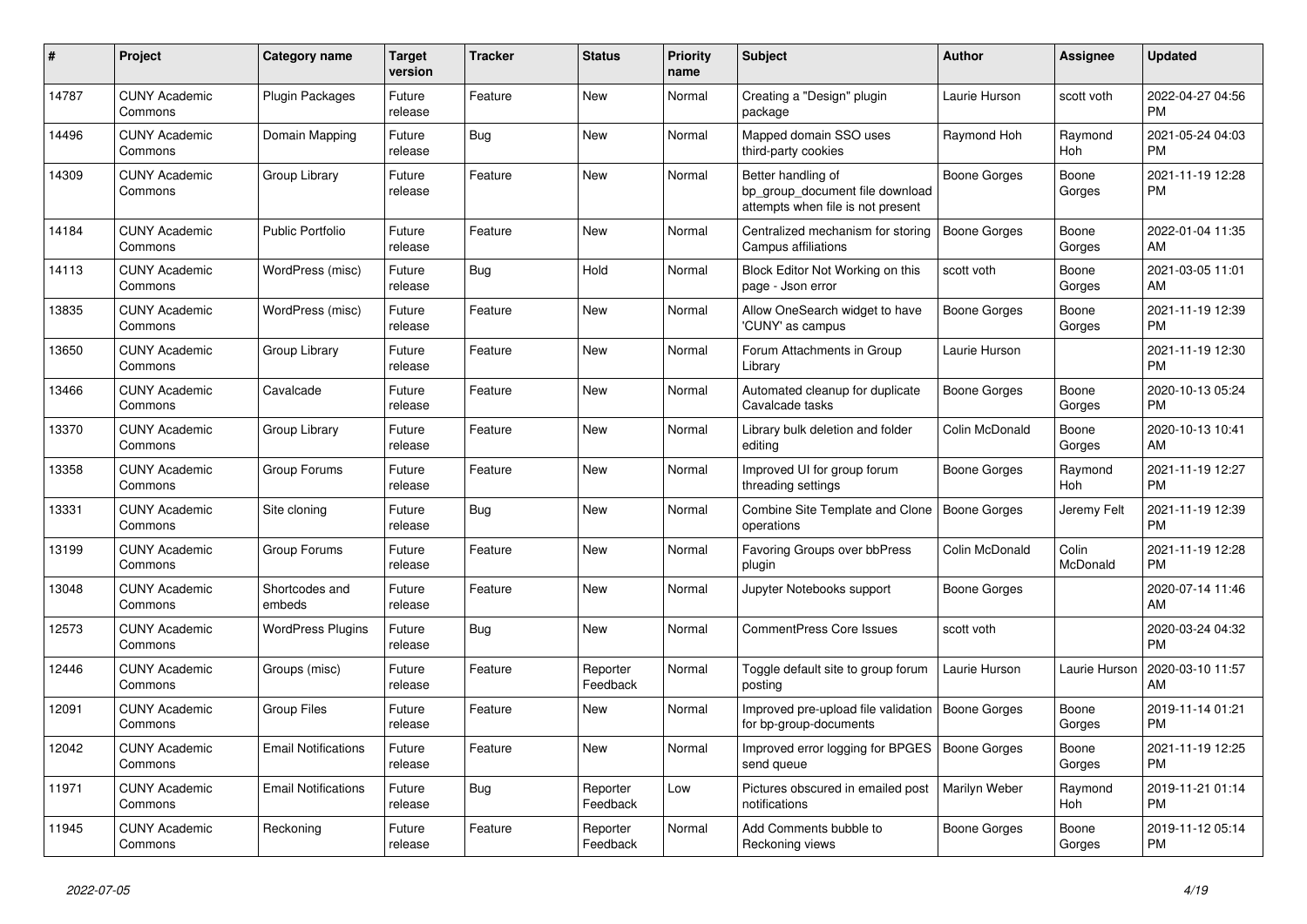| #     | Project                         | <b>Category name</b>        | <b>Target</b><br>version | <b>Tracker</b> | <b>Status</b>        | <b>Priority</b><br>name | <b>Subject</b>                                                                                               | <b>Author</b>     | <b>Assignee</b> | <b>Updated</b>                |
|-------|---------------------------------|-----------------------------|--------------------------|----------------|----------------------|-------------------------|--------------------------------------------------------------------------------------------------------------|-------------------|-----------------|-------------------------------|
| 11860 | <b>CUNY Academic</b><br>Commons | Registration                | Future<br>release        | Feature        | New                  | Normal                  | <b>Ensure Students Are Aware They</b><br>Can Use Aliases At Registration                                     | scott voth        |                 | 2019-09-24 08:46<br>AM        |
| 11843 | <b>CUNY Academic</b><br>Commons | WordPress (misc)            | Future<br>release        | Design/UX      | <b>New</b>           | Normal                  | Tweaking the Gutenberg Editor<br>Interface                                                                   | Laurie Hurson     |                 | 2022-04-26 12:00<br><b>PM</b> |
| 11834 | <b>CUNY Academic</b><br>Commons | <b>Group Files</b>          | Future<br>release        | Feature        | New                  | Normal                  | Improved tools for managing<br>group file folders                                                            | Boone Gorges      | Sonja Leix      | 2019-09-06 03:55<br><b>PM</b> |
| 11789 | <b>CUNY Academic</b><br>Commons | Courses                     | Future<br>release        | Feature        | New                  | Normal                  | Ability to remove item from<br>Courses list                                                                  | Laurie Hurson     | Sonja Leix      | 2019-09-24 12:28<br><b>PM</b> |
| 11788 | <b>CUNY Academic</b><br>Commons | <b>WordPress Plugins</b>    | Future<br>release        | Support        | Reporter<br>Feedback | Normal                  | Plugin Request - Browse Aloud                                                                                | scott voth        |                 | 2019-09-24 08:42<br>AM        |
| 11531 | <b>CUNY Academic</b><br>Commons | Events                      | Future<br>release        | Feature        | <b>New</b>           | Normal                  | Main Events calendar should<br>include non-public events that<br>user has access to                          | scott voth        | Boone<br>Gorges | 2019-06-11 10:00<br>AM        |
| 11392 | <b>CUNY Academic</b><br>Commons |                             | Future<br>release        | Bug            | <b>New</b>           | Normal                  | Migrate users away from<br><b>StatPress</b>                                                                  | Boone Gorges      |                 | 2019-04-23 03:53<br><b>PM</b> |
| 11243 | <b>CUNY Academic</b><br>Commons | BuddyPress (misc)           | Future<br>release        | Bug            | New                  | Normal                  | Audit bp-custom.php                                                                                          | Raymond Hoh       | Raymond<br>Hoh  | 2022-04-26 11:59<br>AM        |
| 11131 | <b>CUNY Academic</b><br>Commons |                             | Future<br>release        | Feature        | Reporter<br>Feedback | Normal                  | Image Annotation Plugins                                                                                     | Laurie Hurson     |                 | 2019-02-26 11:33<br>AM        |
| 11024 | <b>CUNY Academic</b><br>Commons | WordPress (misc)            | Future<br>release        | <b>Bug</b>     | New                  | Normal                  | Subsites should not show "you<br>should update your .htaccess<br>now" notice after permalink setting<br>save | Boone Gorges      |                 | 2019-01-28 01:35<br><b>PM</b> |
| 10659 | <b>CUNY Academic</b><br>Commons | Group Forums                | Future<br>release        | Feature        | Assigned             | Normal                  | Post to multiple groups via email                                                                            | <b>Matt Gold</b>  | Raymond<br>Hoh  | 2018-11-15 12:54<br>AM        |
| 10580 | <b>CUNY Academic</b><br>Commons | Information<br>Architecture | Future<br>release        | Design/UX      | New                  | Normal                  | Primary nav item review                                                                                      | Boone Gorges      | Sara Cannon     | 2022-06-28 01:29<br><b>PM</b> |
| 10380 | <b>CUNY Academic</b><br>Commons | WordPress (misc)            | Future<br>release        | Feature        | In Progress          | Normal                  | Remove blacklisted plugins                                                                                   | Boone Gorges      |                 | 2022-04-26 12:00<br><b>PM</b> |
| 10368 | <b>CUNY Academic</b><br>Commons |                             | Future<br>release        | Feature        | Assigned             | Normal                  | Use ORCID data to populate<br>academic profile page                                                          | Stephen Francoeur | Boone<br>Gorges | 2018-09-25 01:53<br><b>PM</b> |
| 10354 | <b>CUNY Academic</b><br>Commons | <b>Public Portfolio</b>     | Future<br>release        | Feature        | New                  | Normal                  | Opt out of Having a Profile Page                                                                             | scott voth        | Chris Stein     | 2020-05-12 10:43<br>AM        |
| 10226 | <b>CUNY Academic</b><br>Commons | Courses                     | Future<br>release        | Feature        | <b>New</b>           | Normal                  | Add "My Courses" to drop down<br>list                                                                        | scott voth        | Boone<br>Gorges | 2021-11-19 12:42<br><b>PM</b> |
| 9947  | <b>CUNY Academic</b><br>Commons | <b>WordPress Plugins</b>    | Future<br>release        | Feature        | Reporter<br>Feedback | Normal                  | Install H5P quiz plugin                                                                                      | <b>Matt Gold</b>  | Boone<br>Gorges | 2018-09-11 11:01<br>AM        |
| 9926  | <b>CUNY Academic</b><br>Commons | <b>WordPress Plugins</b>    | Future<br>release        | <b>Bug</b>     | <b>New</b>           | Normal                  | twitter-mentions-as-comments<br>cron jobs can run long                                                       | Boone Gorges      | Boone<br>Gorges | 2018-10-24 12:34<br><b>PM</b> |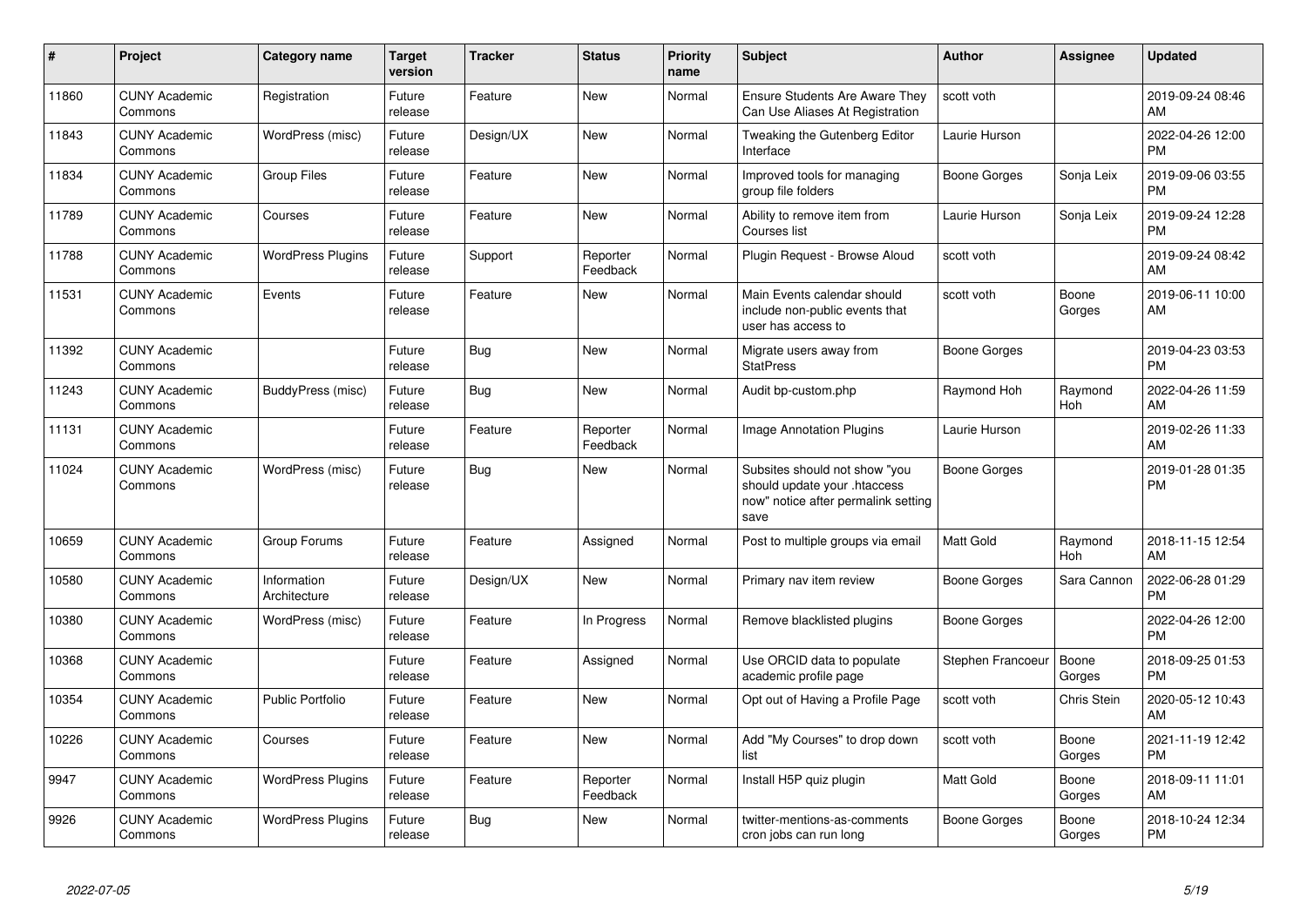| #    | <b>Project</b>                  | Category name             | <b>Target</b><br>version | <b>Tracker</b> | <b>Status</b>        | Priority<br>name | <b>Subject</b>                                                                                  | <b>Author</b>           | Assignee            | <b>Updated</b>                |
|------|---------------------------------|---------------------------|--------------------------|----------------|----------------------|------------------|-------------------------------------------------------------------------------------------------|-------------------------|---------------------|-------------------------------|
| 9895 | <b>CUNY Academic</b><br>Commons | Onboarding                | Future<br>release        | Feature        | Assigned             | Normal           | Add "Accept Invitation"<br>link/button/function to Group<br>and/or Site invitation emails?      | Luke Waltzer            | Boone<br>Gorges     | 2018-06-07 12:42<br><b>PM</b> |
| 9835 | <b>CUNY Academic</b><br>Commons | Group Forums              | Future<br>release        | Bug            | Assigned             | Normal           | add a "like" function?                                                                          | Marilyn Weber           | <b>Erik Trainer</b> | 2018-06-05 01:49<br><b>PM</b> |
| 9720 | <b>CUNY Academic</b><br>Commons | Authentication            | Future<br>release        | Feature        | New                  | Normal           | The Commons should be an<br>oAuth provider                                                      | Boone Gorges            |                     | 2019-03-01 02:04<br><b>PM</b> |
| 9289 | <b>CUNY Academic</b><br>Commons | <b>WordPress Plugins</b>  | Future<br>release        | Bug            | Reporter<br>Feedback | Normal           | Email Users Plugin                                                                              | Laurie Hurson           | Boone<br>Gorges     | 2018-10-24 12:34<br><b>PM</b> |
| 9211 | <b>CUNY Academic</b><br>Commons | <b>WordPress Plugins</b>  | Future<br>release        | Support        | Reporter<br>Feedback | Normal           | Auto-Role Setting in Forum Plugin<br><b>Causing Some Confusion</b>                              | Luke Waltzer            | Boone<br>Gorges     | 2018-03-13 11:44<br>AM        |
| 9207 | <b>CUNY Academic</b><br>Commons |                           | Future<br>release        | Support        | Reporter<br>Feedback | Normal           | display dashboards made in<br>Tableau?                                                          | Marilyn Weber           | Boone<br>Gorges     | 2018-04-10 10:42<br>AM        |
| 9028 | <b>CUNY Academic</b><br>Commons | Onboarding                | Future<br>release        | Feature        | Assigned             | Normal           | suggest groups to new members<br>during the registration process                                | <b>Matt Gold</b>        | Chris Stein         | 2018-10-24 12:34<br><b>PM</b> |
| 8901 | <b>CUNY Academic</b><br>Commons | Accessibility             | Future<br>release        | Feature        | Assigned             | Normal           | Theme analysis for accessibility                                                                | <b>Matt Gold</b>        | Boone<br>Gorges     | 2022-04-26 11:59<br>AM        |
| 8900 | <b>CUNY Academic</b><br>Commons | Accessibility             | Future<br>release        | Feature        | Assigned             | Normal           | Look into tools to enforce<br>accessibility in WP environment                                   | Matt Gold               | Boone<br>Gorges     | 2022-04-26 11:59<br>AM        |
| 8836 | <b>CUNY Academic</b><br>Commons | <b>Blogs (BuddyPress)</b> | Future<br>release        | Feature        | Assigned             | Normal           | Redesign site launch process                                                                    | <b>Matt Gold</b>        | Boone<br>Gorges     | 2019-10-03 02:49<br><b>PM</b> |
| 8835 | <b>CUNY Academic</b><br>Commons | Blogs (BuddyPress)        | Future<br>release        | Feature        | New                  | Normal           | Extend cuny is shortlinks to sites                                                              | Luke Waltzer            | Boone<br>Gorges     | 2022-04-26 11:59<br>AM        |
| 8756 | <b>CUNY Academic</b><br>Commons | Group Blogs               | Future<br>release        | Feature        | Hold                 | Normal           | Connect multiple blogs to one<br>group?                                                         | Matt Gold               | Boone<br>Gorges     | 2017-09-30 10:42<br>AM        |
| 8675 | <b>CUNY Academic</b><br>Commons | User Onboarding           | Future<br>release        | Bug            | Reporter<br>Feedback | Low              | Add new User search screen calls<br>for the input of email address but<br>doesn't work with one | Paul Hebert             | Boone<br>Gorges     | 2017-10-11 11:17<br>AM        |
| 8498 | <b>CUNY Academic</b><br>Commons | <b>WordPress Plugins</b>  | Future<br>release        | Feature        | <b>New</b>           | Low              | <b>Gravity Forms Email Users</b>                                                                | Raffi<br>Khatchadourian | Matt Gold           | 2017-10-13 12:58<br><b>PM</b> |
| 8211 | <b>CUNY Academic</b><br>Commons | <b>WordPress Themes</b>   | Future<br>release        | Feature        | New                  | Normal           | Theme Suggestions: Material<br>Design-Inspired Themes                                           | Margaret Galvan         | Margaret<br>Galvan  | 2017-08-07 02:48<br><b>PM</b> |
| 8078 | <b>CUNY Academic</b><br>Commons | <b>WordPress Plugins</b>  | Future<br>release        | System Upgrade | Assigned             | Normal           | <b>CommentPress Updates</b>                                                                     | Margaret Galvan         | Christian<br>Wach   | 2017-05-08 03:49<br><b>PM</b> |
| 7981 | <b>CUNY Academic</b><br>Commons | Social Paper              | Future<br>release        | Bug            | New                  | Normal           | Social Paper comments should<br>not go to spam                                                  | Luke Waltzer            | Boone<br>Gorges     | 2018-04-16 03:52<br><b>PM</b> |
| 7663 | <b>CUNY Academic</b><br>Commons | Social Paper              | Future<br>release        | Bug            | <b>New</b>           | Normal           | Social Paper notifications not<br>formatted correctly on secondary<br>sites                     | Boone Gorges            | Boone<br>Gorges     | 2018-04-16 03:52<br><b>PM</b> |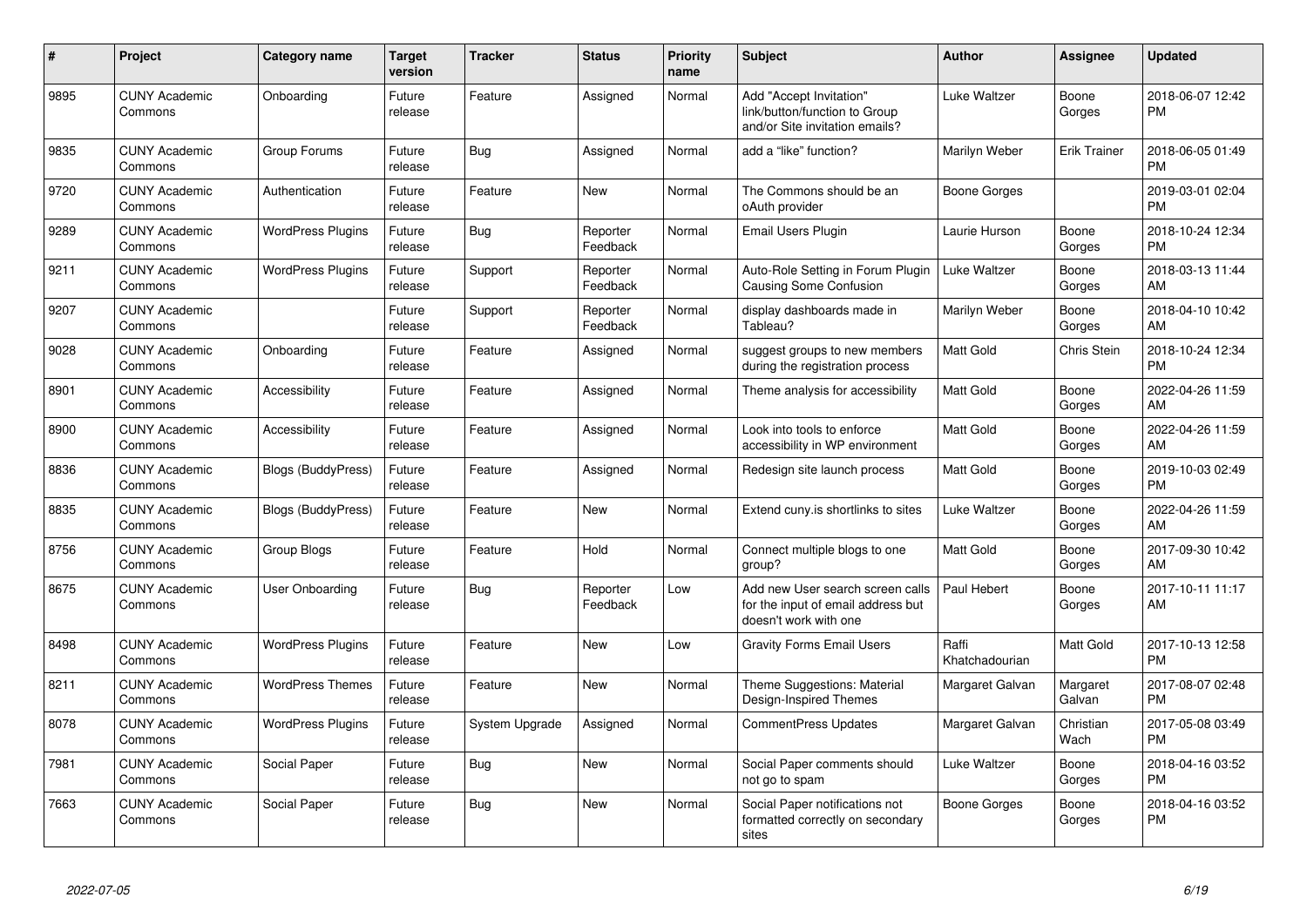| #    | <b>Project</b>                  | <b>Category name</b>       | <b>Target</b><br>version | <b>Tracker</b> | <b>Status</b>        | Priority<br>name | <b>Subject</b>                                                                            | <b>Author</b>       | Assignee            | <b>Updated</b>                |
|------|---------------------------------|----------------------------|--------------------------|----------------|----------------------|------------------|-------------------------------------------------------------------------------------------|---------------------|---------------------|-------------------------------|
| 7624 | <b>CUNY Academic</b><br>Commons | BuddyPress (misc)          | Future<br>release        | Design/UX      | New                  | Normal           | <b>BP Notifications</b>                                                                   | Luke Waltzer        | Paige Dupont        | 2017-02-08 10:43<br><b>PM</b> |
| 7115 | <b>CUNY Academic</b><br>Commons | Groups (misc)              | Future<br>release        | Feature        | Reporter<br>Feedback | Normal           | make licensing info clear during<br>group creation                                        | <b>Matt Gold</b>    | Raymond<br>Hoh      | 2020-12-08 11:32<br>AM        |
| 7022 | <b>CUNY Academic</b><br>Commons | Announcements              | Future<br>release        | <b>Bug</b>     | New                  | Normal           | Sitewide announcements should<br>be displayed on, and dismissable<br>from, mapped domains | Boone Gorges        | Boone<br>Gorges     | 2018-03-22 10:18<br>AM        |
| 6755 | <b>CUNY Academic</b><br>Commons | WordPress (misc)           | Future<br>release        | <b>Bug</b>     | <b>New</b>           | Normal           | Cannot Deactivate Plugin                                                                  | Laura Kane          |                     | 2016-11-16 01:12<br><b>PM</b> |
| 6749 | <b>CUNY Academic</b><br>Commons | Events                     | Future<br>release        | Bug            | New                  | Low              | BPEO iCal request can trigger<br>very large number of DB queries                          | Boone Gorges        | Raymond<br>Hoh      | 2016-11-15 10:09<br><b>PM</b> |
| 6426 | <b>CUNY Academic</b><br>Commons | Spam/Spam<br>Prevention    | Future<br>release        | Feature        | Assigned             | Normal           | Force captcha on all comments?                                                            | <b>Matt Gold</b>    | Tahir Butt          | 2016-10-24 02:06<br><b>PM</b> |
| 6392 | <b>CUNY Academic</b><br>Commons | Group Forums               | Future<br>release        | Design/UX      | Assigned             | Low              | Composition/Preview Panes in<br>Forum Posts                                               | Luke Waltzer        | Paige Dupont        | 2016-10-21 04:26<br><b>PM</b> |
| 6389 | <b>CUNY Academic</b><br>Commons | <b>BuddyPress Docs</b>     | Future<br>release        | Feature        | New                  | Low              | Make Discussion Area Visible<br>When Editing a Doc                                        | Luke Waltzer        | Boone<br>Gorges     | 2016-10-21 04:16<br><b>PM</b> |
| 6356 | <b>CUNY Academic</b><br>Commons | <b>WordPress Plugins</b>   | Future<br>release        | <b>Bug</b>     | Reporter<br>Feedback | Low              | Should Subscribe2 be<br>deprecated?                                                       | Luke Waltzer        |                     | 2017-03-20 12:20<br><b>PM</b> |
| 6332 | <b>CUNY Academic</b><br>Commons | WordPress (misc)           | Future<br>release        | Feature        | New                  | Normal           | Allow uploaded files to be marked<br>as private in an ad hoc way                          | <b>Boone Gorges</b> |                     | 2016-10-17 11:41<br><b>PM</b> |
| 6078 | <b>CUNY Academic</b><br>Commons | <b>Blogs (BuddyPress)</b>  | Future<br>release        | Feature        | New                  | Normal           | <b>Explore Adding Network Blog</b><br>Metadata Plugin                                     | Luke Waltzer        | Luke Waltzer        | 2016-10-11 10:29<br><b>PM</b> |
| 6014 | <b>CUNY Academic</b><br>Commons | Publicity                  | Future<br>release        | Publicity      | Reporter<br>Feedback | Normal           | Google search listing                                                                     | <b>Matt Gold</b>    | Boone<br>Gorges     | 2016-09-21 03:48<br><b>PM</b> |
| 5992 | <b>CUNY Academic</b><br>Commons | <b>Email Notifications</b> | Future<br>release        | Feature        | New                  | Normal           | Changing the From line of<br>autogenerated blog emails                                    | Marilyn Weber       |                     | 2018-09-27 05:19<br><b>PM</b> |
| 5955 | <b>CUNY Academic</b><br>Commons | Outreach                   | Future<br>release        | Feature        | Assigned             | Normal           | Create auto-newsletter for<br>commons members                                             | <b>Matt Gold</b>    | Luke Waltzer        | 2016-08-30 10:34<br>AM        |
| 5827 | <b>CUNY Academic</b><br>Commons | <b>Public Portfolio</b>    | Future<br>release        | Bug            | Assigned             | Normal           | Academic Interests square bracket   scott voth<br>links not working                       |                     | Chris Stein         | 2016-08-11 11:59<br><b>PM</b> |
| 5826 | <b>CUNY Academic</b><br>Commons | <b>WordPress Plugins</b>   | Future<br>release        | Support        | Reporter<br>Feedback | Normal           | <b>Remove Subscription Options</b><br>plugin from directory                               | Sarah Morgano       | Sarah<br>Morgano    | 2016-10-21 04:14<br><b>PM</b> |
| 5696 | <b>CUNY Academic</b><br>Commons | Events                     | Future<br>release        | Feature        | Assigned             | Normal           | Events Calendar - display options<br>calendar aggregation                                 | <b>Matt Gold</b>    | Boone<br>Gorges     | 2016-10-13 11:44<br>AM        |
| 5691 | <b>CUNY Academic</b><br>Commons | <b>Blogs (BuddyPress)</b>  | Future<br>release        | Bug            | Assigned             | High             | Differing numbers on Sites display                                                        | Matt Gold           | Raymond<br>Hoh      | 2016-06-13 01:37<br><b>PM</b> |
| 5581 | <b>CUNY Academic</b><br>Commons | Analytics                  | Future<br>release        | Feature        | Assigned             | Normal           | Explore alternatives to Google<br>Analytics                                               | <b>Matt Gold</b>    | Valerie<br>Townsend | 2020-04-17 03:12<br><b>PM</b> |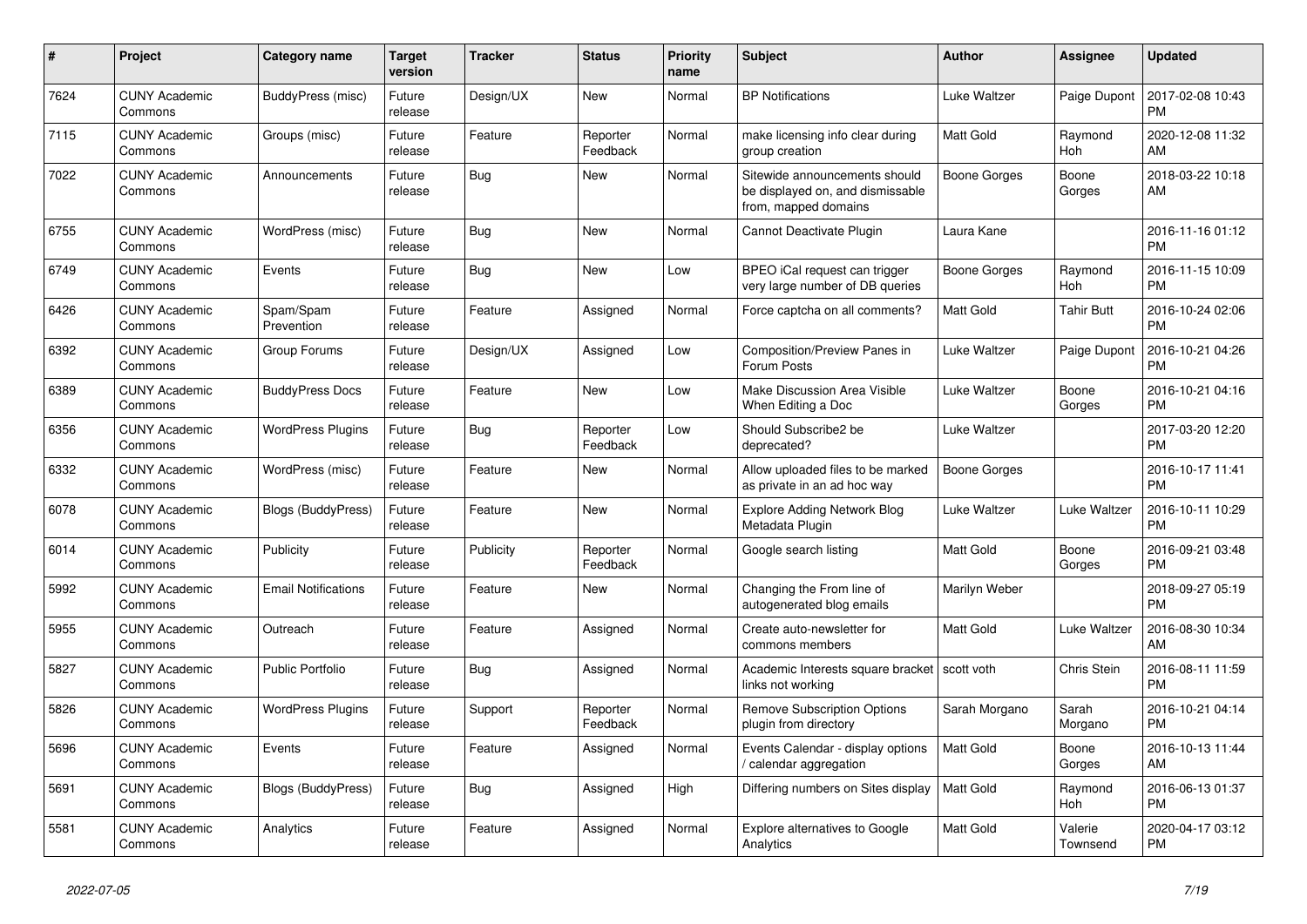| $\#$ | Project                         | <b>Category name</b> | <b>Target</b><br>version | <b>Tracker</b> | <b>Status</b> | <b>Priority</b><br>name | <b>Subject</b>                                                                                                                                        | <b>Author</b>           | Assignee            | <b>Updated</b>                |
|------|---------------------------------|----------------------|--------------------------|----------------|---------------|-------------------------|-------------------------------------------------------------------------------------------------------------------------------------------------------|-------------------------|---------------------|-------------------------------|
| 5489 | <b>CUNY Academic</b><br>Commons | Social Paper         | Future<br>release        | Feature        | New           | Normal                  | Asc/desc sorting for Social Paper<br>directories                                                                                                      | <b>Boone Gorges</b>     |                     | 2016-04-21 10:06<br><b>PM</b> |
| 5488 | <b>CUNY Academic</b><br>Commons | Social Paper         | Future<br>release        | Bug            | New           | Normal                  | Add a "last edited by" field to<br>Social Paper group directories                                                                                     | Boone Gorges            |                     | 2016-04-21 10:05<br><b>PM</b> |
| 5397 | <b>CUNY Academic</b><br>Commons | Social Paper         | Future<br>release        | Feature        | New           | Normal                  | frustrating to have to<br>enable/disable in SP                                                                                                        | Marilyn Weber           | Samantha<br>Raddatz | 2016-04-20 03:39<br><b>PM</b> |
| 5316 | <b>CUNY Academic</b><br>Commons | User Experience      | Future<br>release        | Feature        | Assigned      | Normal                  | Prompt user email address<br>updates                                                                                                                  | Matt Gold               | Stephen Real        | 2016-12-21 03:30<br><b>PM</b> |
| 5282 | <b>CUNY Academic</b><br>Commons | Social Paper         | Future<br>release        | <b>Bug</b>     | New           | Normal                  | Replying via email directs to paper<br>but not individual comment.                                                                                    | Marilyn Weber           | Raymond<br>Hoh      | 2016-03-02 01:48<br><b>PM</b> |
| 5268 | <b>CUNY Academic</b><br>Commons | Group Forums         | Future<br>release        | <b>Bug</b>     | Assigned      | Normal                  | Long-time to post to multiple<br>groups                                                                                                               | Luke Waltzer            | Daniel Jones        | 2016-09-07 06:31<br><b>PM</b> |
| 5234 | <b>CUNY Academic</b><br>Commons | Membership           | Future<br>release        | Feature        | Assigned      | Normal                  | Write Unconfirmed patch for WP                                                                                                                        | Boone Gorges            | Boone<br>Gorges     | 2016-10-24 11:18<br>AM        |
| 5225 | <b>CUNY Academic</b><br>Commons | Registration         | Future<br>release        | Feature        | Assigned      | Normal                  | On-boarding Issues                                                                                                                                    | Luke Waltzer            | Samantha<br>Raddatz | 2016-02-12 02:58<br><b>PM</b> |
| 5205 | <b>CUNY Academic</b><br>Commons | Social Paper         | Future<br>release        | Feature        | New           | Normal                  | Social Paper folders                                                                                                                                  | Marilyn Weber           |                     | 2016-02-11 10:24<br><b>PM</b> |
| 5199 | <b>CUNY Academic</b><br>Commons | Social Paper         | Future<br>release        | Feature        | New           | Normal                  | add tables to the SP editor                                                                                                                           | Marilyn Weber           |                     | 2016-10-24 11:27<br>AM        |
| 5183 | <b>CUNY Academic</b><br>Commons | Social Paper         | Future<br>release        | Design/UX      | New           | Normal                  | Creating a new paper when<br>viewing an existing paper                                                                                                | Raffi<br>Khatchadourian | Samantha<br>Raddatz | 2016-02-02 12:09<br><b>PM</b> |
| 5182 | <b>CUNY Academic</b><br>Commons | Social Paper         | Future<br>release        | Design/UX      | New           | Normal                  | "Publishing" a private paper on<br>social paper?                                                                                                      | Raffi<br>Khatchadourian | Boone<br>Gorges     | 2016-10-13 04:12<br><b>PM</b> |
| 5058 | <b>CUNY Academic</b><br>Commons | Social Paper         | Future<br>release        | Feature        | <b>New</b>    | Low                     | Can there be a clearer signal that<br>even when comments have<br>already been made you add<br>comments by clicking on the side?<br>(SP suggestion #5) | Marilyn Weber           | Samantha<br>Raddatz | 2016-02-11 10:24<br><b>PM</b> |
| 5053 | <b>CUNY Academic</b><br>Commons | Social Paper         | Future<br>release        | Feature        | New           | Low                     | Scrollable menu to add readers<br>(SP suggestion #4)                                                                                                  | Marilyn Weber           | Samantha<br>Raddatz | 2016-04-21 05:21<br><b>PM</b> |
| 5052 | <b>CUNY Academic</b><br>Commons | Social Paper         | Future<br>release        | Feature        | New           | Low                     | Sentence by sentence or line by<br>line comments (SP suggestion #3)                                                                                   | Marilyn Weber           | Boone<br>Gorges     | 2016-02-11 10:24<br><b>PM</b> |
| 5050 | <b>CUNY Academic</b><br>Commons | Social Paper         | Future<br>release        | Feature        | <b>New</b>    | Low                     | Making comments visible in SP<br>editing mode (SP suggestion #1)                                                                                      | Marilyn Weber           | Samantha<br>Raddatz | 2019-09-17 11:10<br><b>PM</b> |
| 5016 | <b>CUNY Academic</b><br>Commons | Events               | Future<br>release        | Feature        | Assigned      | Low                     | Allow comments to be posted on<br>events                                                                                                              | <b>Matt Gold</b>        | Raymond<br>Hoh      | 2019-03-01 02:23<br><b>PM</b> |
| 4980 | <b>CUNY Academic</b><br>Commons | Home Page            | Future<br>release        | Feature        | Assigned      | Normal                  | <b>CAC Featured Content -- Adding</b><br>Randomization                                                                                                | <b>Matt Gold</b>        | Boone<br>Gorges     | 2016-12-12 03:01<br><b>PM</b> |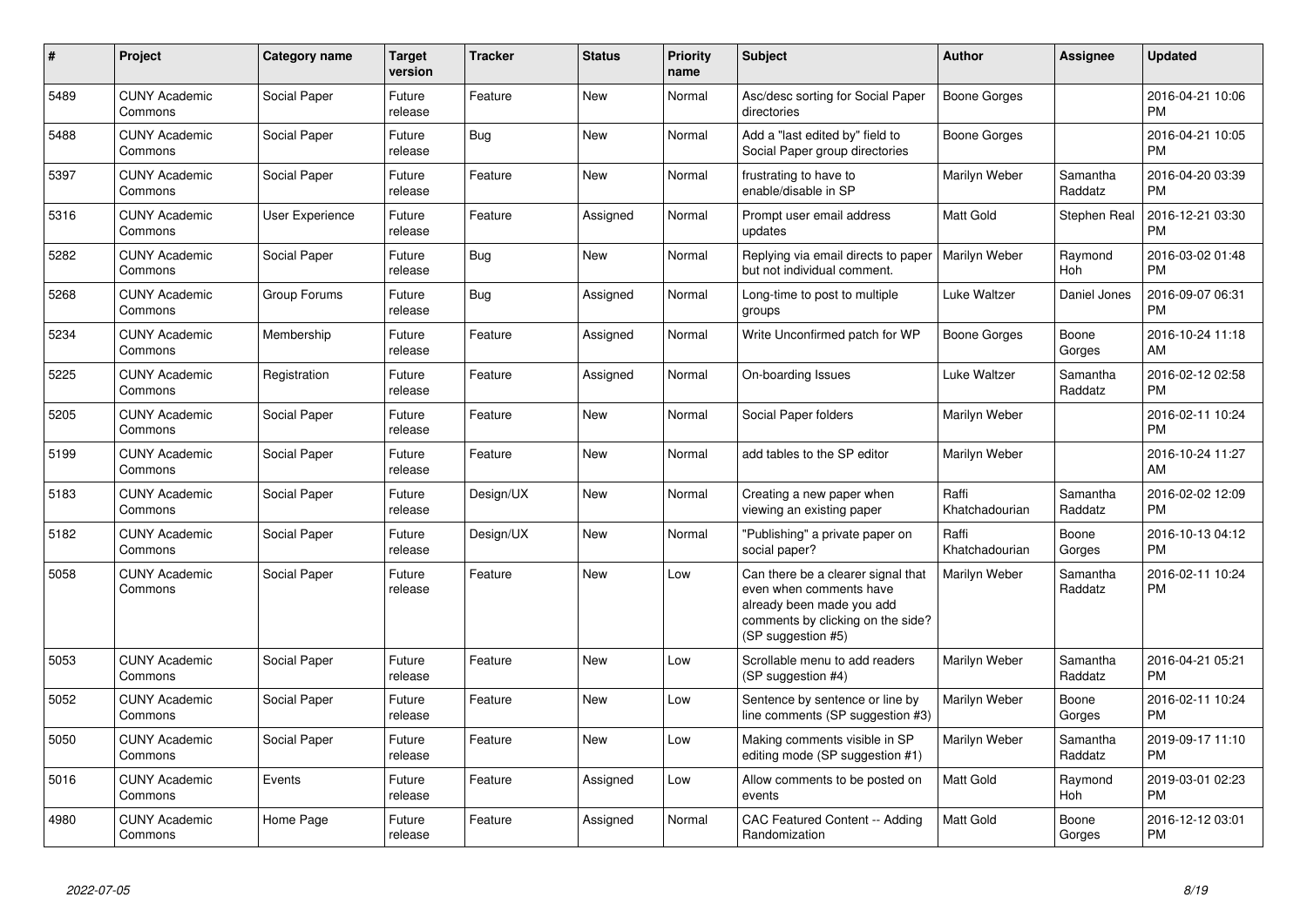| #    | <b>Project</b>                  | <b>Category name</b>     | <b>Target</b><br>version | <b>Tracker</b> | <b>Status</b> | Priority<br>name | <b>Subject</b>                                                                    | <b>Author</b>           | Assignee            | <b>Updated</b>                |
|------|---------------------------------|--------------------------|--------------------------|----------------|---------------|------------------|-----------------------------------------------------------------------------------|-------------------------|---------------------|-------------------------------|
| 4903 | <b>CUNY Academic</b><br>Commons | Events                   | Future<br>release        | Design/UX      | Assigned      | Normal           | Improving visual appearance of<br>event calendars                                 | <b>Matt Gold</b>        | Boone<br>Gorges     | 2016-10-13 11:51<br>AM        |
| 4661 | <b>CUNY Academic</b><br>Commons | User Experience          | Future<br>release        | <b>Bug</b>     | Assigned      | Normal           | Simplify Events text                                                              | <b>Matt Gold</b>        | Samantha<br>Raddatz | 2015-10-02 09:06<br><b>PM</b> |
| 4635 | <b>CUNY Academic</b><br>Commons | Authentication           | Future<br>release        | Feature        | <b>New</b>    | Normal           | Allow non-WP authentication                                                       | Boone Gorges            | Sonja Leix          | 2019-03-01 02:05<br><b>PM</b> |
| 4622 | <b>CUNY Academic</b><br>Commons | <b>Public Portfolio</b>  | Future<br>release        | Design/UX      | <b>New</b>    | Normal           | <b>Profile Visibility Settings</b>                                                | Samantha Raddatz        | Samantha<br>Raddatz | 2015-09-21 12:18<br><b>PM</b> |
| 4592 | <b>CUNY Academic</b><br>Commons | Events                   | Future<br>release        | Design/UX      | New           | Normal           | Event Creation - Venue Dropdown<br>Slow                                           | Samantha Raddatz        | Boone<br>Gorges     | 2015-09-14 04:56<br><b>PM</b> |
| 4535 | <b>CUNY Academic</b><br>Commons | My Commons               | Future<br>release        | Bug            | New           | Low              | My Commons filter issue                                                           | scott voth              | Raymond<br>Hoh      | 2015-09-01 11:17<br>AM        |
| 4481 | <b>CUNY Academic</b><br>Commons | Events                   | Future<br>release        | Feature        | <b>New</b>    | Normal           | Group admins/mods should have<br>the ability to unlink an event from<br>the group | <b>Boone Gorges</b>     | Boone<br>Gorges     | 2017-04-24 03:53<br><b>PM</b> |
| 4438 | <b>CUNY Academic</b><br>Commons | Events                   | Future<br>release        | Bug            | Assigned      | Normal           | Events Calendar - Export<br><b>Recurring Events</b>                               | scott voth              | Daniel Jones        | 2016-05-23 04:25<br><b>PM</b> |
| 4404 | <b>CUNY Academic</b><br>Commons | <b>Public Portfolio</b>  | Future<br>release        | Design/UX      | Assigned      | Normal           | Change color of permissions info<br>on portfolio editing interface                | Matt Gold               | Samantha<br>Raddatz | 2015-08-11 05:28<br><b>PM</b> |
| 4388 | <b>CUNY Academic</b><br>Commons | WordPress (misc)         | Future<br>release        | Bug            | Assigned      | Normal           | Repeated request for<br>authentication.                                           | Alice.Lynn<br>McMichael | Raymond<br>Hoh      | 2015-08-11 07:35<br><b>PM</b> |
| 4253 | <b>CUNY Academic</b><br>Commons | <b>Public Portfolio</b>  | Future<br>release        | Design/UX      | New           | Normal           | Encourage users to add portfolio<br>content                                       | Samantha Raddatz        | Samantha<br>Raddatz | 2015-07-07 11:32<br>AM        |
| 4238 | <b>CUNY Academic</b><br>Commons | Events                   | Future<br>release        | Feature        | Assigned      | Normal           | Copy Events to Other Groups?                                                      | <b>Matt Gold</b>        | Boone<br>Gorges     | 2015-07-02 10:08<br>AM        |
| 4226 | <b>CUNY Academic</b><br>Commons | <b>BuddyPress Docs</b>   | Future<br>release        | Design/UX      | New           | Normal           | Add option to connect a Doc with<br>a Group                                       | Samantha Raddatz        | Samantha<br>Raddatz | 2015-09-09 04:08<br><b>PM</b> |
| 4225 | <b>CUNY Academic</b><br>Commons | DiRT Integration         | Future<br>release        | Design/UX      | <b>New</b>    | Normal           | Add information to DIRT page (in<br>Create a Group)                               | Samantha Raddatz        | Matt Gold           | 2015-06-26 03:14<br><b>PM</b> |
| 4222 | <b>CUNY Academic</b><br>Commons | User Experience          | Future<br>release        | Design/UX      | New           | Normal           | Add information to 'Delete<br>Account' page                                       | Samantha Raddatz        | scott voth          | 2015-06-26 11:35<br>AM        |
| 4221 | <b>CUNY Academic</b><br>Commons | Group Forums             | Future<br>release        | Design/UX      | Assigned      | Normal           | Add 'Number of Posts' display<br>option to Forum page                             | Samantha Raddatz        | Samantha<br>Raddatz | 2015-06-26 02:21<br><b>PM</b> |
| 4053 | <b>CUNY Academic</b><br>Commons | Events                   | Future<br>release        | Feature        | Assigned      | Normal           | Create new tab for past events                                                    | <b>Matt Gold</b>        | Boone<br>Gorges     | 2015-05-12 02:10<br><b>PM</b> |
| 3939 | <b>CUNY Academic</b><br>Commons | <b>WordPress Plugins</b> | Future<br>release        | Bug            | Hold          | Normal           | Activity stream support for<br>Co-Authors Plus plugin                             | Raymond Hoh             | Raymond<br>Hoh      | 2015-11-09 06:13<br><b>PM</b> |
| 3770 | <b>CUNY Academic</b><br>Commons | Public Portfolio         | Future<br>release        | Feature        | Assigned      | Normal           | Improve Layout/Formatting of<br>Positions Area on Public Portfolios               | <b>Matt Gold</b>        | Chris Stein         | 2015-04-01 09:17<br><b>PM</b> |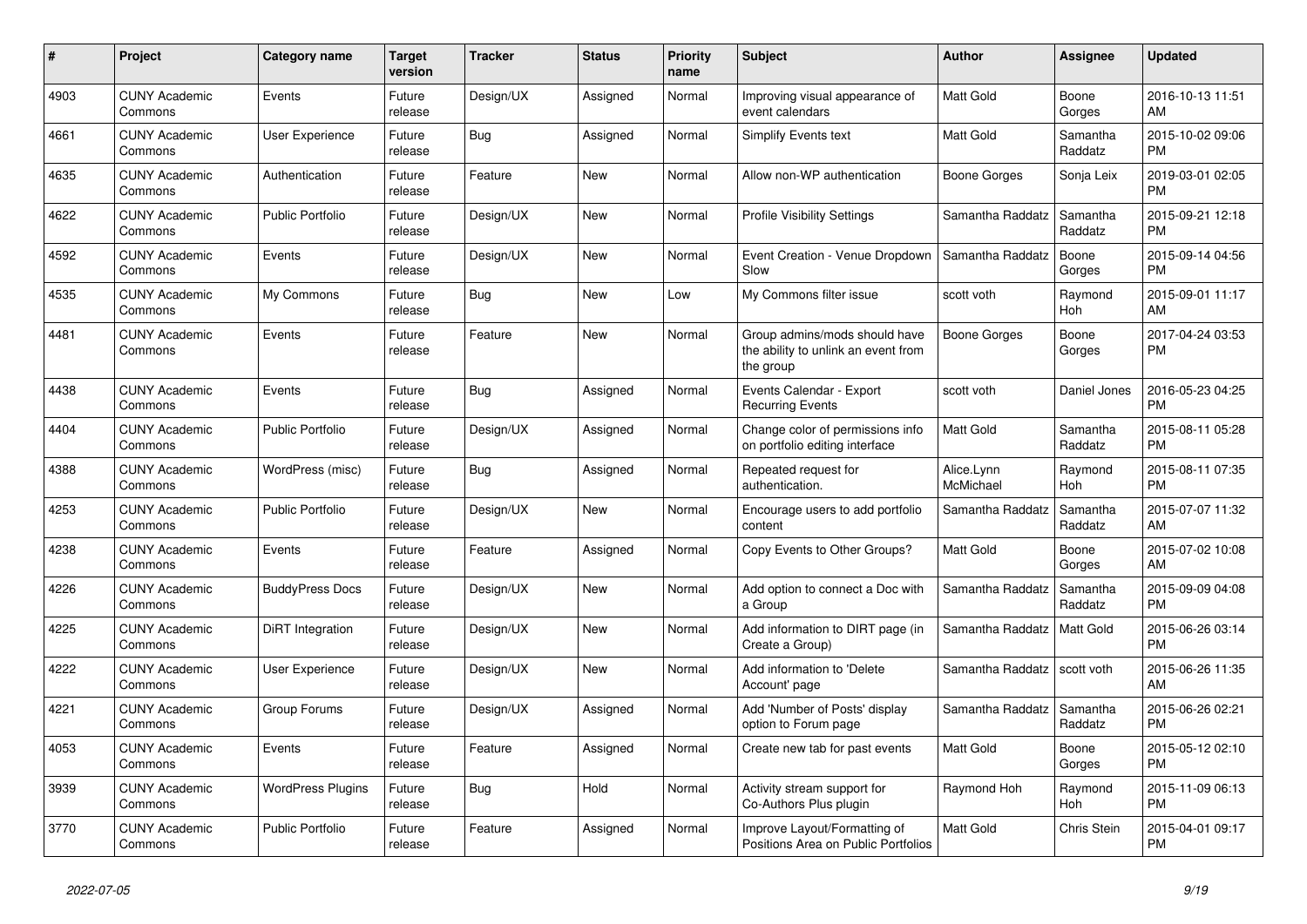| #    | Project                         | <b>Category name</b>     | <b>Target</b><br>version | <b>Tracker</b> | <b>Status</b> | Priority<br>name | <b>Subject</b>                                                             | Author              | <b>Assignee</b>     | <b>Updated</b>                |
|------|---------------------------------|--------------------------|--------------------------|----------------|---------------|------------------|----------------------------------------------------------------------------|---------------------|---------------------|-------------------------------|
| 3768 | <b>CUNY Academic</b><br>Commons | <b>Public Portfolio</b>  | Future<br>release        | Feature        | Assigned      | Normal           | Institutions/Past positions on<br>public portfolios                        | <b>Matt Gold</b>    | Boone<br>Gorges     | 2018-04-23 10:44<br>AM.       |
| 3759 | <b>CUNY Academic</b><br>Commons | WordPress (misc)         | Future<br>release        | Feature        | Assigned      | Normal           | Review Interface for Adding Users<br>to Blogs                              | <b>Matt Gold</b>    | Boone<br>Gorges     | 2015-03-24 05:52<br><b>PM</b> |
| 3691 | <b>CUNY Academic</b><br>Commons | <b>WordPress Plugins</b> | Future<br>release        | Bug            | New           | Normal           | <b>WPMU Domain Mapping</b><br>Debugging on cdev                            | Raymond Hoh         | Matt Gold           | 2014-12-12 09:04<br>AM        |
| 3662 | <b>CUNY Academic</b><br>Commons | SEO                      | Future<br>release        | Feature        | Assigned      | Normal           | Duplicate Content/SEO/Google<br>issues                                     | Matt Gold           | Raymond<br>Hoh      | 2015-04-13 04:37<br><b>PM</b> |
| 3580 | <b>CUNY Academic</b><br>Commons | Group Blogs              | Future<br>release        | Feature        | New           | Normal           | Multiple blogs per group                                                   | Boone Gorges        | Boone<br>Gorges     | 2018-02-20 02:02<br><b>PM</b> |
| 3577 | <b>CUNY Academic</b><br>Commons | My Commons               | Future<br>release        | Design/UX      | Assigned      | Normal           | Replies to items in My Commons                                             | <b>Matt Gold</b>    | Raymond<br>Hoh      | 2015-04-09 05:19<br><b>PM</b> |
| 3536 | <b>CUNY Academic</b><br>Commons | My Commons               | Future<br>release        | Feature        | Assigned      | Normal           | Infinite Scroll on My Commons<br>page                                      | Matt Gold           | Raymond<br>Hoh      | 2015-04-13 04:42<br><b>PM</b> |
| 3517 | <b>CUNY Academic</b><br>Commons | My Commons               | Future<br>release        | Feature        | Assigned      | Normal           | Mute/Unmute My Commons<br>updates                                          | <b>Matt Gold</b>    | Raymond<br>Hoh      | 2015-11-09 01:19<br>PM.       |
| 3492 | <b>CUNY Academic</b><br>Commons | <b>WordPress Themes</b>  | Future<br>release        | Support        | Assigned      | Normal           | Add CBOX theme to the<br>Commons                                           | scott voth          | Raymond<br>Hoh      | 2014-10-08 05:55<br><b>PM</b> |
| 3475 | <b>CUNY Academic</b><br>Commons | Events                   | Future<br>release        | Feature        | Assigned      | Normal           | Request to add plugin to<br>streamline room<br>booking/appointment booking | Naomi Barrettara    | Boone<br>Gorges     | 2014-12-01 05:14<br>PM.       |
| 3473 | <b>CUNY Academic</b><br>Commons | User Experience          | Future<br>release        | Feature        | Assigned      | Normal           | Commons profile: Add help info<br>about "Positions" replacing "title"      | Keith Miyake        | Samantha<br>Raddatz | 2015-11-09 02:28<br>PM.       |
| 3458 | <b>CUNY Academic</b><br>Commons | Groups (misc)            | Future<br>release        | Feature        | Assigned      | Normal           | Filter Members of Group by<br>Campus                                       | Michael Smith       | Samantha<br>Raddatz | 2014-09-26 08:32<br>PM.       |
| 3354 | <b>CUNY Academic</b><br>Commons | <b>Group Files</b>       | Future<br>release        | Feature        | Assigned      | Low              | Allow Group Download of Multiple<br><b>Selected Files</b>                  | <b>Matt Gold</b>    | Chris Stein         | 2014-08-01 08:50<br>AM        |
| 3330 | <b>CUNY Academic</b><br>Commons | My Commons               | Future<br>release        | Feature        | Assigned      | Normal           | "Commons Information" tool                                                 | Boone Gorges        | Chris Stein         | 2014-09-22 08:46<br><b>PM</b> |
| 3308 | <b>CUNY Academic</b><br>Commons | Group Invitations        | Future<br>release        | Feature        | Assigned      | Normal           | Allow members to rescind group<br>invitations                              | Matt Gold           | Boone<br>Gorges     | 2015-04-01 08:53<br><b>PM</b> |
| 3220 | <b>CUNY Academic</b><br>Commons | <b>Public Portfolio</b>  | Future<br>release        | Feature        | Assigned      | Normal           | Add indent/outdent option to<br>Formatting Buttons on Profile<br>Page      | <b>Matt Gold</b>    | Boone<br>Gorges     | 2014-05-21 10:39<br><b>PM</b> |
| 3193 | <b>CUNY Academic</b><br>Commons | Group Forums             | Future<br>release        | Feature        | Assigned      | Normal           | bbPress 2.x dynamic roles and<br><b>RBE</b>                                | Boone Gorges        | Boone<br>Gorges     | 2014-09-30 01:30<br>PM        |
| 3192 | <b>CUNY Academic</b><br>Commons | Group Forums             | Future<br>release        | Feature        | Assigned      | Normal           | Customizable forum views for<br>bbPress 2.x group forums                   | <b>Boone Gorges</b> | Raymond<br>Hoh      | 2015-11-09 12:47<br><b>PM</b> |
| 3090 | <b>CUNY Academic</b><br>Commons | Twitter page             | Future<br>release        | Feature        | Assigned      | Normal           | Prevent Retweets from showing<br>up on Commons twitter page                | Matt Gold           | <b>Tahir Butt</b>   | 2016-10-24 11:31<br>AM        |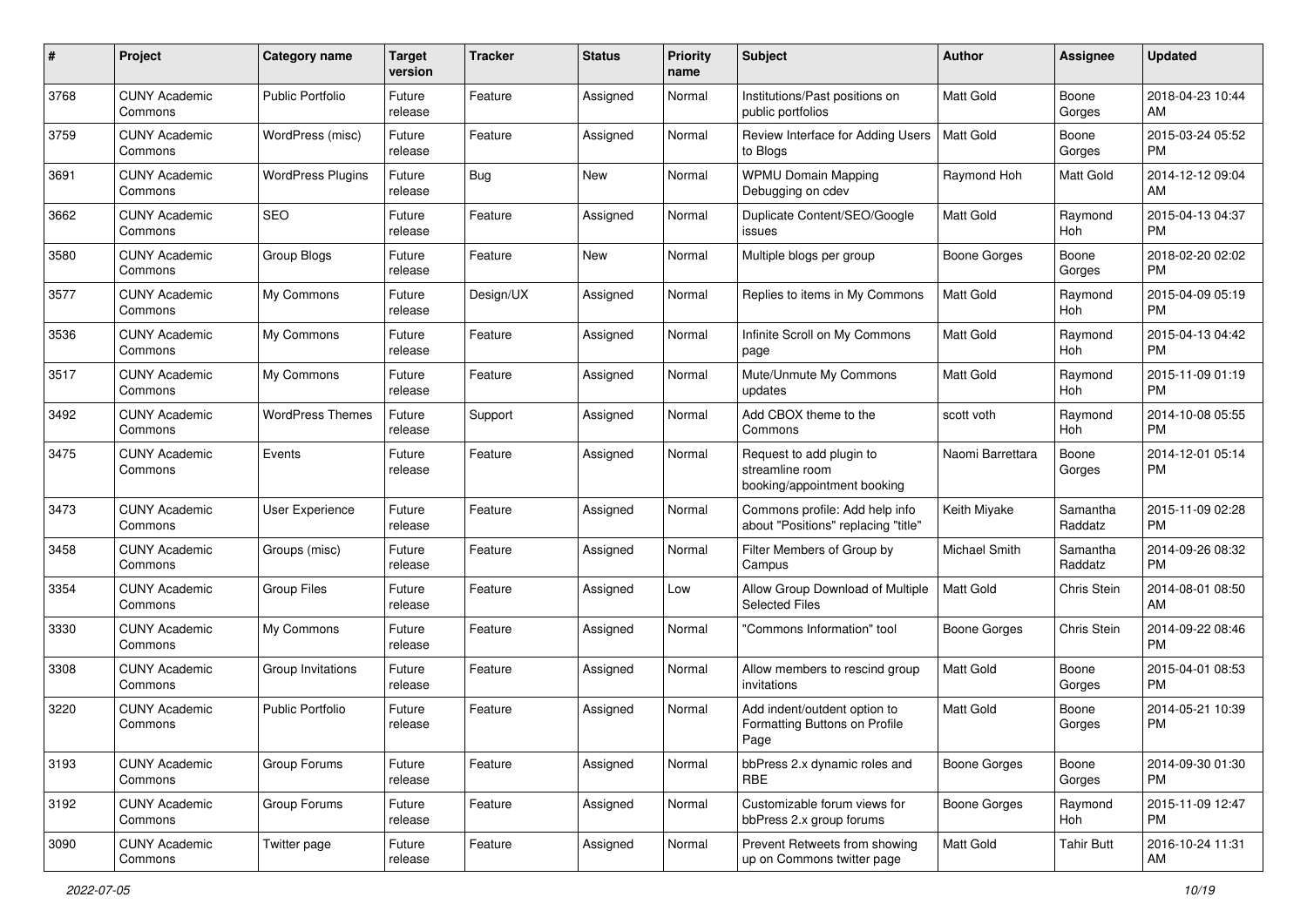| $\#$ | Project                         | <b>Category name</b>     | <b>Target</b><br>version | <b>Tracker</b> | <b>Status</b> | <b>Priority</b><br>name | <b>Subject</b>                                                                 | <b>Author</b>    | <b>Assignee</b>    | <b>Updated</b>                |
|------|---------------------------------|--------------------------|--------------------------|----------------|---------------|-------------------------|--------------------------------------------------------------------------------|------------------|--------------------|-------------------------------|
| 3080 | <b>CUNY Academic</b><br>Commons | <b>Group Files</b>       | Future<br>release        | Feature        | Assigned      | Low                     | Create a system to keep track of<br>file changes                               | <b>Matt Gold</b> | Boone<br>Gorges    | 2014-02-26 10:04<br><b>PM</b> |
| 3059 | <b>CUNY Academic</b><br>Commons | Group Forums             | Future<br>release        | Design/UX      | New           | Normal                  | Forum Post Permissable Content<br><b>Explanatory Text</b>                      | Chris Stein      | Chris Stein        | 2015-04-02 11:27<br>AM        |
| 3048 | <b>CUNY Academic</b><br>Commons | <b>Public Portfolio</b>  | Future<br>release        | Feature        | <b>New</b>    | Low                     | Images for rich text profile fields                                            | Boone Gorges     | Boone<br>Gorges    | 2014-02-19 12:56<br><b>PM</b> |
| 3042 | <b>CUNY Academic</b><br>Commons | <b>Public Portfolio</b>  | Future<br>release        | Feature        | Assigned      | Normal                  | Browsing member interests                                                      | <b>Matt Gold</b> | Boone<br>Gorges    | 2015-03-21 09:04<br><b>PM</b> |
| 3002 | <b>CUNY Academic</b><br>Commons | Search                   | Future<br>release        | Feature        | Assigned      | Normal                  | Overhaul CAC search by using<br>external search appliance                      | Boone Gorges     | Boone<br>Gorges    | 2020-07-15 03:05<br><b>PM</b> |
| 2881 | <b>CUNY Academic</b><br>Commons | <b>Public Portfolio</b>  | Future<br>release        | Feature        | Assigned      | Normal                  | Redesign the UX for Profiles                                                   | Chris Stein      | <b>Chris Stein</b> | 2016-10-13 12:45<br><b>PM</b> |
| 2832 | <b>CUNY Academic</b><br>Commons | Public Portfolio         | Future<br>release        | Feature        | Assigned      | Normal                  | Improve interface for (not)<br>auto-linking profile fields                     | Boone Gorges     | Chris Stein        | 2015-01-05 08:52<br><b>PM</b> |
| 2754 | <b>CUNY Academic</b><br>Commons | Design                   | Future<br>release        | Feature        | Assigned      | Normal                  | Determine strategy for CAC logo<br>handling in top header                      | Micki Kaufman    | <b>Chris Stein</b> | 2015-01-05 08:53<br><b>PM</b> |
| 2753 | <b>CUNY Academic</b><br>Commons | <b>Public Portfolio</b>  | Future<br>release        | Feature        | New           | Normal                  | Create actual actual tagification in<br>academic interests and other<br>fields | Micki Kaufman    | Boone<br>Gorges    | 2015-01-05 08:52<br><b>PM</b> |
| 2610 | <b>CUNY Academic</b><br>Commons | Group Invitations        | Future<br>release        | Feature        | Assigned      | Low                     | Request: Custom invitation<br>message to group invites                         | local admin      | Boone<br>Gorges    | 2015-11-09 06:13<br><b>PM</b> |
| 2523 | <b>CUNY Academic</b><br>Commons | <b>BuddyPress Docs</b>   | Future<br>release        | Feature        | Assigned      | Normal                  | Allow Users to Upload Images to<br><b>BP</b> Docs                              | <b>Matt Gold</b> | Boone<br>Gorges    | 2015-11-09 06:14<br><b>PM</b> |
| 2325 | <b>CUNY Academic</b><br>Commons | BuddyPress (misc)        | Future<br>release        | Feature        | Assigned      | Low                     | Profile should have separate fields<br>for first/last names                    | local admin      | Boone<br>Gorges    | 2015-11-09 06:09<br><b>PM</b> |
| 2223 | <b>CUNY Academic</b><br>Commons | <b>WordPress Plugins</b> | Future<br>release        | Feature        | Assigned      | Low                     | Add Participad to the CUNY<br><b>Academic Commons</b>                          | Matt Gold        | Boone<br>Gorges    | 2014-09-17 10:03<br><b>PM</b> |
| 2167 | <b>CUNY Academic</b><br>Commons | WordPress (misc)         | Future<br>release        | <b>Bug</b>     | Assigned      | Normal                  | <b>CAC-Livestream Plugin Issues</b>                                            | Michael Smith    | Dominic<br>Giglio  | 2015-01-02 03:06<br><b>PM</b> |
| 2013 | <b>CUNY Academic</b><br>Commons | <b>Public Portfolio</b>  | Future<br>release        | Feature        | Assigned      | Low                     | Have Profile Privacy Options show<br>up only for filled-in fields              | Matt Gold        | Boone<br>Gorges    | 2015-11-09 06:09<br>PM        |
| 1983 | <b>CUNY Academic</b><br>Commons | Home Page                | Future<br>release        | Feature        | Assigned      | Low                     | Media Library integration with<br><b>Featured Content plugin</b>               | Boone Gorges     | Dominic<br>Giglio  | 2014-03-17 10:34<br>AM        |
| 1888 | <b>CUNY Academic</b><br>Commons | Home Page                | Future<br>release        | Feature        | Assigned      | Normal                  | Refactor BP MPO Activity Filter to<br>support proper pagination                | Sarah Morgano    | Boone<br>Gorges    | 2014-05-01 07:11<br><b>PM</b> |
| 1744 | <b>CUNY Academic</b><br>Commons | <b>BuddyPress Docs</b>   | Future<br>release        | Feature        | Assigned      | Normal                  | Spreadsheet-style Docs                                                         | Boone Gorges     | Boone<br>Gorges    | 2015-11-09 06:13<br><b>PM</b> |
| 1562 | <b>CUNY Academic</b><br>Commons | <b>WordPress Plugins</b> | Future<br>release        | Feature        | Assigned      | Low                     | Play with NYT Collaborative<br><b>Authoring Tool</b>                           | Matt Gold        | Boone<br>Gorges    | 2015-01-05 08:47<br>PM        |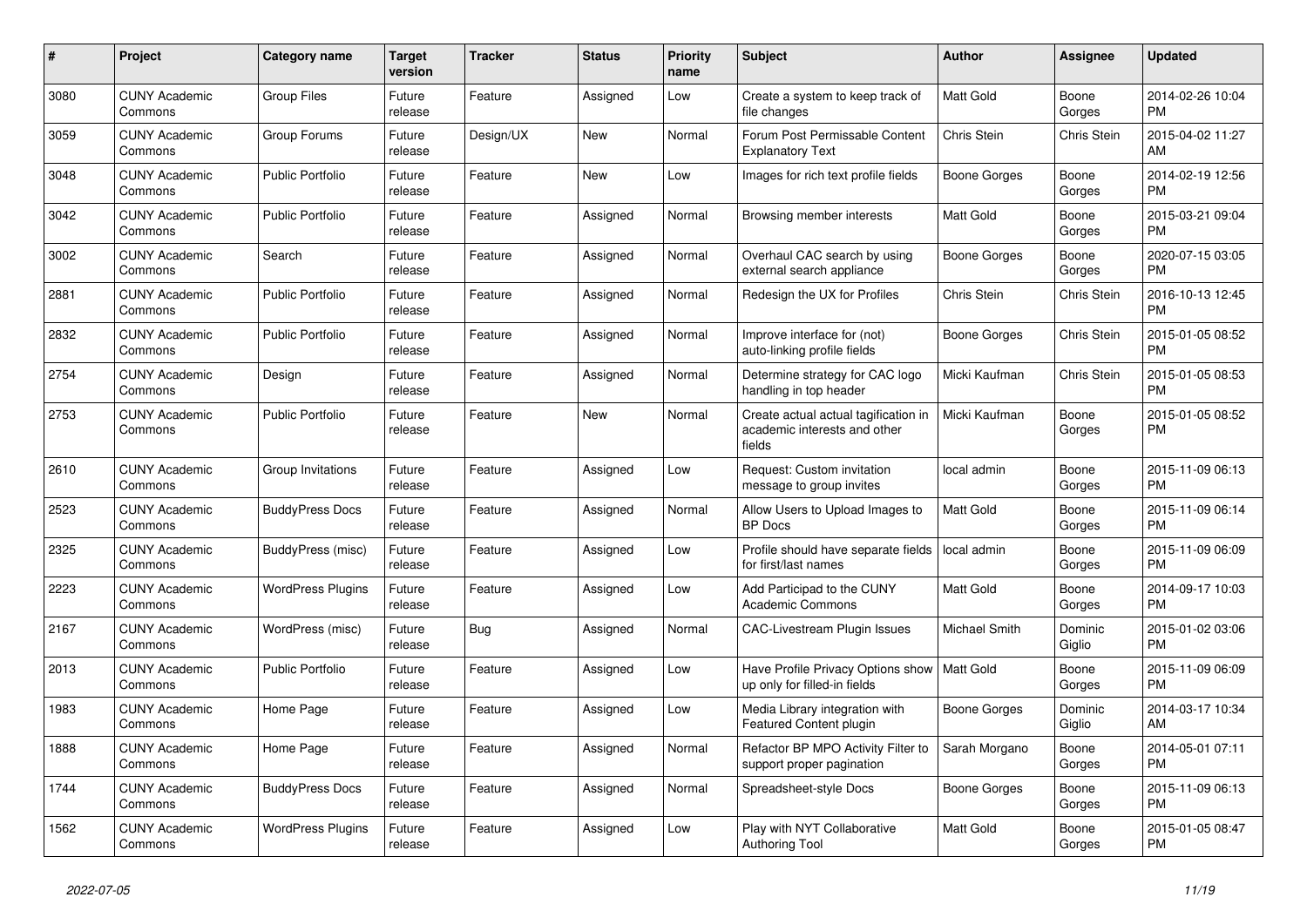| #    | Project                         | <b>Category name</b>     | <b>Target</b><br>version | <b>Tracker</b> | <b>Status</b>        | <b>Priority</b><br>name | <b>Subject</b>                                                               | Author              | <b>Assignee</b>     | <b>Updated</b>                |
|------|---------------------------------|--------------------------|--------------------------|----------------|----------------------|-------------------------|------------------------------------------------------------------------------|---------------------|---------------------|-------------------------------|
| 1544 | <b>CUNY Academic</b><br>Commons | Groups (misc)            | Future<br>release        | Feature        | Reporter<br>Feedback | Normal                  | Group Filtering and Sorting                                                  | <b>Matt Gold</b>    | Chris Stein         | 2019-03-01 02:25<br><b>PM</b> |
| 1508 | <b>CUNY Academic</b><br>Commons | WordPress (misc)         | Future<br>release        | Feature        | Assigned             | Normal                  | Share login cookies across<br>mapped domains                                 | <b>Boone Gorges</b> | Boone<br>Gorges     | 2012-07-02 12:12<br><b>PM</b> |
| 1460 | <b>CUNY Academic</b><br>Commons | Analytics                | Future<br>release        | Feature        | Assigned             | Normal                  | <b>Update System Report</b>                                                  | <b>Brian Foote</b>  | Boone<br>Gorges     | 2015-11-09 06:13<br><b>PM</b> |
| 1456 | <b>CUNY Academic</b><br>Commons | Group Invitations        | Future<br>release        | Feature        | Reporter<br>Feedback | Low                     | Invite to Group Button from Profile<br>Field                                 | <b>Matt Gold</b>    | Samantha<br>Raddatz | 2015-11-09 05:59<br><b>PM</b> |
| 1423 | <b>CUNY Academic</b><br>Commons | BuddyPress (misc)        | Future<br>release        | Feature        | Assigned             | Low                     | Show an avatar for pingback<br>comment activity items                        | <b>Boone Gorges</b> | <b>Tahir Butt</b>   | 2016-10-24 12:03<br><b>PM</b> |
| 1422 | <b>CUNY Academic</b><br>Commons | <b>BuddyPress Docs</b>   | Future<br>release        | Feature        | Assigned             | Normal                  | Make "created Doc" activity icons<br>non-mini                                | <b>Boone Gorges</b> | Boone<br>Gorges     | 2015-11-09 05:48<br><b>PM</b> |
| 1417 | <b>CUNY Academic</b><br>Commons | <b>BuddyPress Docs</b>   | Future<br>release        | Feature        | Assigned             | Low                     | Bulk actions for BuddyPress Docs                                             | <b>Boone Gorges</b> | Boone<br>Gorges     | 2016-10-17 10:41<br><b>PM</b> |
| 1192 | <b>CUNY Academic</b><br>Commons | <b>Group Files</b>       | Future<br>release        | Feature        | Assigned             | Low                     | When posting group files, allow<br>users to add a category without<br>saving | <b>Matt Gold</b>    | Raymond<br>Hoh      | 2015-11-09 05:53<br><b>PM</b> |
| 1167 | <b>CUNY Academic</b><br>Commons | <b>Email Invitations</b> | Future<br>release        | Feature        | New                  | Low                     | Allow email invitations to be resent   Boone Gorges                          |                     | Boone<br>Gorges     | 2015-11-12 12:53<br>AM        |
| 1166 | <b>CUNY Academic</b><br>Commons | <b>Email Invitations</b> | Future<br>release        | Feature        | New                  | Low                     | Better organizational tools for Sent   Boone Gorges<br>Invites               |                     | Boone<br>Gorges     | 2015-11-09 06:02<br><b>PM</b> |
| 1165 | <b>CUNY Academic</b><br>Commons | <b>Email Invitations</b> | Future<br>release        | Feature        | Assigned             | Low                     | Allow saved lists of invitees under<br>Send Invites                          | <b>Boone Gorges</b> | Boone<br>Gorges     | 2015-11-09 06:03<br><b>PM</b> |
| 1105 | <b>CUNY Academic</b><br>Commons | WordPress (misc)         | Future<br>release        | Feature        | Assigned             | Normal                  | Rephrase Blog Privacy Options                                                | <b>Matt Gold</b>    | Samantha<br>Raddatz | 2015-11-09 06:19<br><b>PM</b> |
| 940  | <b>CUNY Academic</b><br>Commons | Redmine                  | Future<br>release        | Feature        | Assigned             | Low                     | Communication with users after<br>releases                                   | <b>Matt Gold</b>    | Dominic<br>Giglio   | 2012-09-09 04:36<br><b>PM</b> |
| 860  | <b>CUNY Academic</b><br>Commons | Design                   | Future<br>release        | Design/UX      | Assigned             | Normal                  | <b>Standardize Button Treatment</b><br>Across the Commons                    | Chris Stein         | Chris Stein         | 2014-05-01 09:45<br>AM        |
| 658  | <b>CUNY Academic</b><br>Commons | <b>WordPress Plugins</b> | Future<br>release        | Feature        | Assigned             | Normal                  | Rebulid Sitewide Tag Suggestion                                              | Matt Gold           | Boone<br>Gorges     | 2015-01-05 08:47<br><b>PM</b> |
| 653  | <b>CUNY Academic</b><br>Commons | Group Blogs              | Future<br>release        | Feature        | Assigned             | Normal                  | Redesign Integration of Groups<br>and Blogs                                  | <b>Matt Gold</b>    | Samantha<br>Raddatz | 2015-11-09 05:40<br><b>PM</b> |
| 635  | <b>CUNY Academic</b><br>Commons | BuddyPress (misc)        | Future<br>release        | Feature        | Assigned             | Normal                  | Big Blue Button -<br>Videoconferencing in Groups and<br><b>Blogs</b>         | Matt Gold           | Boone<br>Gorges     | 2011-03-14 03:24<br><b>PM</b> |
| 618  | <b>CUNY Academic</b><br>Commons | <b>BuddyPress Docs</b>   | Future<br>release        | Feature        | Assigned             | Normal                  | BuddyPress Docs: export formats                                              | Boone Gorges        | Boone<br>Gorges     | 2015-11-09 05:38<br><b>PM</b> |
| 599  | <b>CUNY Academic</b><br>Commons | BuddyPress (misc)        | Future<br>release        | Feature        | Assigned             | Normal                  | Consider adding rating plugins for<br><b>BuddyPress/BBPress</b>              | Matt Gold           | Boone<br>Gorges     | 2011-08-22 06:50<br><b>PM</b> |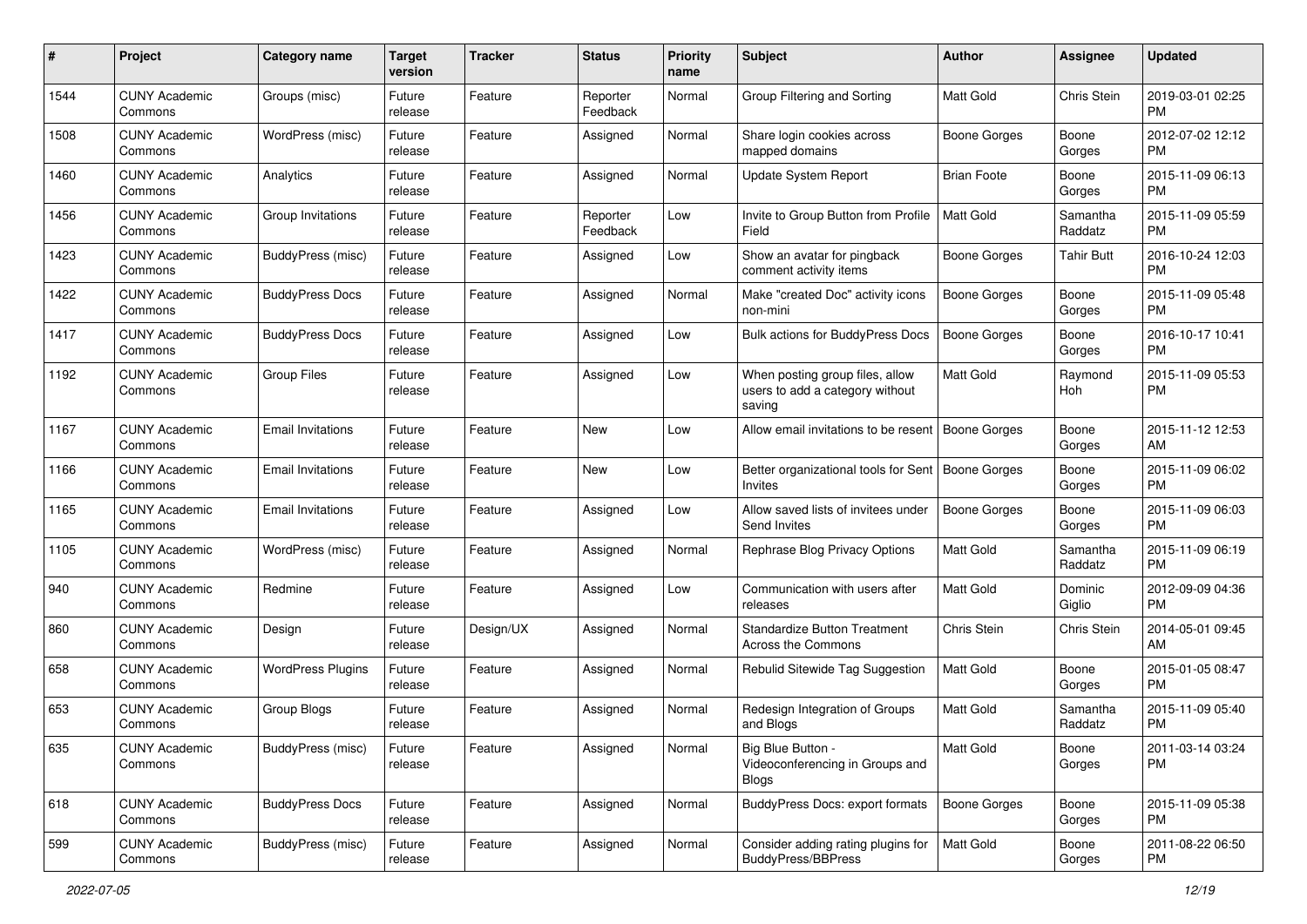| #     | Project                         | <b>Category name</b>       | <b>Target</b><br>version | Tracker | <b>Status</b>        | <b>Priority</b><br>name | <b>Subject</b>                                                                | <b>Author</b>     | Assignee            | <b>Updated</b>                |
|-------|---------------------------------|----------------------------|--------------------------|---------|----------------------|-------------------------|-------------------------------------------------------------------------------|-------------------|---------------------|-------------------------------|
| 585   | <b>CUNY Academic</b><br>Commons | Group Forums               | Future<br>release        | Feature | Assigned             | Normal                  | Merge Forum Topics                                                            | Sarah Morgano     | Boone<br>Gorges     | 2011-07-06 04:11<br><b>PM</b> |
| 554   | <b>CUNY Academic</b><br>Commons | BuddyPress (misc)          | Future<br>release        | Feature | Assigned             | Normal                  | Add Trackback notifications to<br>site-wide activity feed                     | Matt Gold         | Boone<br>Gorges     | 2015-11-09 06:19<br><b>PM</b> |
| 519   | <b>CUNY Academic</b><br>Commons | <b>BuddyPress Docs</b>     | Future<br>release        | Feature | Assigned             | Low                     | TOC for individual docs - for new<br>BP "wiki-like" plugin                    | scott voth        | Boone<br>Gorges     | 2015-11-09 05:54<br><b>PM</b> |
| 500   | <b>CUNY Academic</b><br>Commons | BuddyPress (misc)          | Future<br>release        | Feature | Assigned             | Normal                  | <b>Export Group Data</b>                                                      | <b>Matt Gold</b>  | Boone<br>Gorges     | 2010-12-19 12:09<br><b>PM</b> |
| 497   | <b>CUNY Academic</b><br>Commons | <b>WordPress Plugins</b>   | Future<br>release        | Feature | Assigned             | Normal                  | Drag and Drop Ordering on<br>Gallery Post Plugin                              | Matt Gold         | Ron Rennick         | 2015-11-09 06:18<br><b>PM</b> |
| 481   | <b>CUNY Academic</b><br>Commons | Groups (misc)              | Future<br>release        | Feature | Assigned             | Normal                  | ability to archive inactive groups<br>and blogs                               | Michael Mandiberg | Samantha<br>Raddatz | 2015-11-09 05:56<br><b>PM</b> |
| 435   | <b>CUNY Academic</b><br>Commons | BuddyPress (misc)          | Future<br>release        | Feature | Assigned             | Normal                  | Include Avatar Images in Forum<br><b>Post Notification Emails</b>             | <b>Matt Gold</b>  | Boone<br>Gorges     | 2010-12-08 12:40<br><b>PM</b> |
| 412   | <b>CUNY Academic</b><br>Commons | <b>WordPress Themes</b>    | Future<br>release        | Feature | Assigned             | Normal                  | <b>Featured Themes</b>                                                        | <b>Matt Gold</b>  | Dominic<br>Giglio   | 2015-01-05 08:44<br><b>PM</b> |
| 377   | <b>CUNY Academic</b><br>Commons | BuddyPress (misc)          | Future<br>release        | Feature | Assigned             | Normal                  | Like buttons                                                                  | <b>Matt Gold</b>  | Boone<br>Gorges     | 2010-11-16 05:13<br><b>PM</b> |
| 370   | <b>CUNY Academic</b><br>Commons | Registration               | Future<br>release        | Feature | Assigned             | High                    | <b>Guest Accounts</b>                                                         | <b>Matt Gold</b>  | Matt Gold           | 2015-04-09 09:33<br><b>PM</b> |
| 365   | <b>CUNY Academic</b><br>Commons | WordPress (misc)           | Future<br>release        | Feature | Assigned             | Normal                  | <b>Create Mouseover Tooltips</b><br>throughout Site                           | <b>Matt Gold</b>  | Chris Stein         | 2015-11-09 06:18<br><b>PM</b> |
| 364   | <b>CUNY Academic</b><br>Commons | <b>WordPress Plugins</b>   | Future<br>release        | Feature | New                  | Normal                  | <b>Bulletin Board</b>                                                         | <b>Matt Gold</b>  |                     | 2015-01-05 08:50<br><b>PM</b> |
| 333   | <b>CUNY Academic</b><br>Commons | <b>Email Notifications</b> | Future<br>release        | Feature | Assigned             | Low                     | Delay Forum Notification Email<br>Delivery Until After Editing Period<br>Ends | Matt Gold         | Raymond<br>Hoh      | 2015-11-09 06:01<br><b>PM</b> |
| 310   | <b>CUNY Academic</b><br>Commons | BuddyPress (misc)          | Future<br>release        | Feature | Assigned             | Low                     | Friend Request Email                                                          | <b>Matt Gold</b>  | Samantha<br>Raddatz | 2015-11-09 05:08<br><b>PM</b> |
| 308   | <b>CUNY Academic</b><br>Commons | Registration               | Future<br>release        | Feature | New                  | Normal                  | Group recommendations for<br>signup process                                   | Boone Gorges      | Samantha<br>Raddatz | 2015-11-09 05:07<br><b>PM</b> |
| 287   | <b>CUNY Academic</b><br>Commons | WordPress (misc)           | Future<br>release        | Feature | Assigned             | Normal                  | Create troubleshooting tool for<br>account sign-up                            | <b>Matt Gold</b>  | Boone<br>Gorges     | 2015-11-09 06:17<br><b>PM</b> |
| 58    | <b>CUNY Academic</b><br>Commons | <b>BuddyPress (misc)</b>   | Future<br>release        | Feature | Assigned             | Low                     | Make member search sortable by<br>last name                                   | Roberta Brody     | Boone<br>Gorges     | 2010-08-26 02:38<br><b>PM</b> |
| 15923 | <b>CUNY Academic</b><br>Commons |                            | Not tracked              | Feature | Reporter<br>Feedback | Normal                  | <b>Bellows Plugin Adjustments</b>                                             | Laurie Hurson     |                     | 2022-04-20 10:10<br>AM        |
| 15816 | <b>CUNY Academic</b><br>Commons |                            | Not tracked              | Support | <b>New</b>           | Normal                  | slow loading at SPS                                                           | Marilyn Weber     |                     | 2022-04-05 01:26<br><b>PM</b> |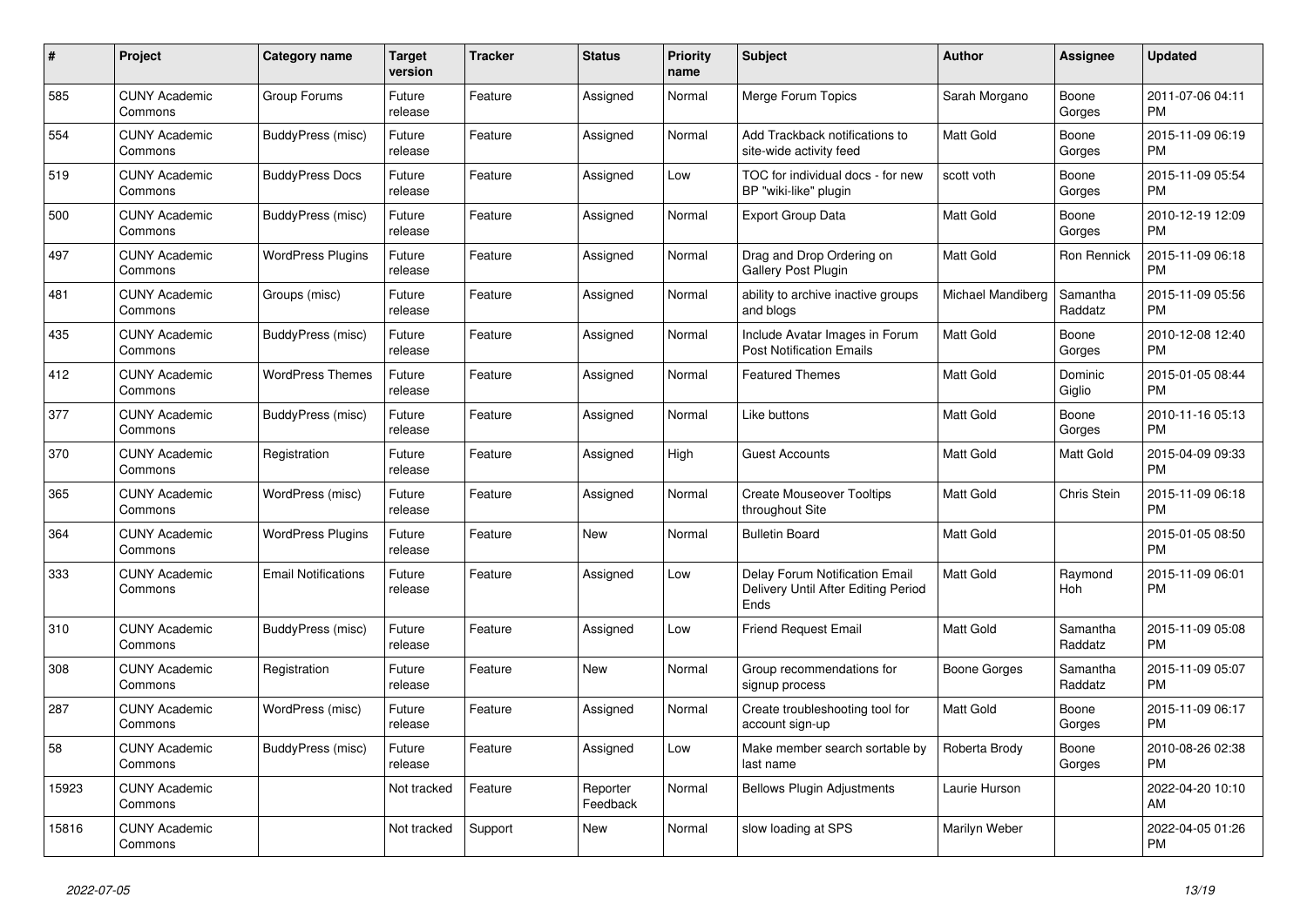| #     | Project                         | <b>Category name</b>    | Target<br>version | <b>Tracker</b> | <b>Status</b>        | <b>Priority</b><br>name | <b>Subject</b>                                                  | <b>Author</b>           | <b>Assignee</b> | <b>Updated</b>                |
|-------|---------------------------------|-------------------------|-------------------|----------------|----------------------|-------------------------|-----------------------------------------------------------------|-------------------------|-----------------|-------------------------------|
| 15242 | <b>CUNY Academic</b><br>Commons | Performance             | Not tracked       | Bug            | Reporter<br>Feedback | Normal                  | Slugist site                                                    | Raffi<br>Khatchadourian | Boone<br>Gorges | 2022-02-07 11:14<br>AM        |
| 15210 | <b>CUNY Academic</b><br>Commons | Analytics               | Not tracked       | Design/UX      | New                  | Normal                  | Google Analytics improvements                                   | Colin McDonald          | Boone<br>Gorges | 2022-05-24 10:47<br>AM        |
| 15176 | <b>CUNY Academic</b><br>Commons |                         | Not tracked       | Support        | Reporter<br>Feedback | Normal                  | Archiving Q Writing & Old<br>Wordpress Sites on the Commons     | Laurie Hurson           |                 | 2022-02-08 10:28<br>AM        |
| 14994 | <b>CUNY Academic</b><br>Commons | cdev.gc.cuny.edu        | Not tracked       | Support        | In Progress          | Normal                  | Clear Cache on CDEV                                             | scott voth              | Raymond<br>Hoh  | 2021-12-07 03:51<br><b>PM</b> |
| 14983 | <b>CUNY Academic</b><br>Commons | WordPress (misc)        | Not tracked       | Support        | Reporter<br>Feedback | Normal                  | "Read More" tag not working                                     | Rebecca Krisel          | Raymond<br>Hoh  | 2021-11-23 01:17<br><b>PM</b> |
| 14911 | <b>CUNY Academic</b><br>Commons | <b>WordPress Themes</b> | Not tracked       | Support        | New                  | Normal                  | Twentytwentyone theme                                           | Marilyn Weber           |                 | 2021-10-28 10:37<br>AM        |
| 14900 | <b>CUNY Academic</b><br>Commons |                         | Not tracked       | Support        | Reporter<br>Feedback | Normal                  | previous theme?                                                 | Marilyn Weber           |                 | 2021-10-25 10:31<br>AM        |
| 14842 | <b>CUNY Academic</b><br>Commons |                         | Not tracked       | Support        | Reporter<br>Feedback | Normal                  | Question about widgets and block<br>editor                      | Gina Cherry             |                 | 2021-10-06 03:01<br><b>PM</b> |
| 14629 | <b>CUNY Academic</b><br>Commons |                         | Not tracked       | Bug            | Reporter<br>Feedback | Normal                  | Possible Post Order Bug?                                        | <b>Syelle Graves</b>    |                 | 2021-09-14 10:47<br>AM        |
| 14538 | <b>CUNY Academic</b><br>Commons |                         | Not tracked       | Support        | Reporter<br>Feedback | Normal                  | <b>Weebly To Commons</b>                                        | Laurie Hurson           |                 | 2021-09-14 10:47<br>AM        |
| 14504 | <b>CUNY Academic</b><br>Commons |                         | Not tracked       | Publicity      | Reporter<br>Feedback | Normal                  | Adding showcases to home page<br>menu                           | Laurie Hurson           | Boone<br>Gorges | 2022-01-19 03:26<br><b>PM</b> |
| 14483 | <b>CUNY Academic</b><br>Commons | WordPress - Media       | Not tracked       | <b>Bug</b>     | Reporter<br>Feedback | Normal                  | Wordpress PDF Embed Stopped<br>Working after JITP Media Clone   | Patrick DeDauw          | Boone<br>Gorges | 2021-05-20 01:51<br><b>PM</b> |
| 14475 | <b>CUNY Academic</b><br>Commons |                         | Not tracked       | Publicity      | New                  | Normal                  | <b>OER Showcase Page</b>                                        | Laurie Hurson           | Laurie Hurson   | 2021-09-14 10:46<br>AM        |
| 14398 | <b>CUNY Academic</b><br>Commons |                         | Not tracked       | Support        | Reporter<br>Feedback | Normal                  | Events plug-in notification problem                             | Marilyn Weber           |                 | 2021-05-11 11:21<br>AM        |
| 14394 | <b>CUNY Academic</b><br>Commons |                         | Not tracked       | Feature        | New                  | Normal                  | Commons News Site - redesign                                    | scott voth              | scott voth      | 2021-09-14 10:46<br>AM        |
| 14074 | <b>CUNY Academic</b><br>Commons | WordPress (misc)        | Not tracked       | Support        | Reporter<br>Feedback | Normal                  | page password protection problem                                | Marilyn Weber           |                 | 2021-03-02 11:03<br>AM        |
| 13975 | <b>CUNY Academic</b><br>Commons | Social Paper            | Not tracked       | Support        | Reporter<br>Feedback | Normal                  | can't approve comments on Social   Marilyn Weber<br>Paper paper |                         |                 | 2021-02-12 09:33<br>AM        |
| 13949 | <b>CUNY Academic</b><br>Commons |                         | Not tracked       | Bug            | New                  | Normal                  | Continued debugging of runaway<br>MySQL connections             | <b>Matt Gold</b>        | Boone<br>Gorges | 2021-09-14 10:42<br>AM        |
| 13912 | <b>CUNY Academic</b><br>Commons |                         | Not tracked       | Feature        | Hold                 | Low                     | posting "missed schedule"                                       | Marilyn Weber           |                 | 2021-02-23 10:46<br>AM        |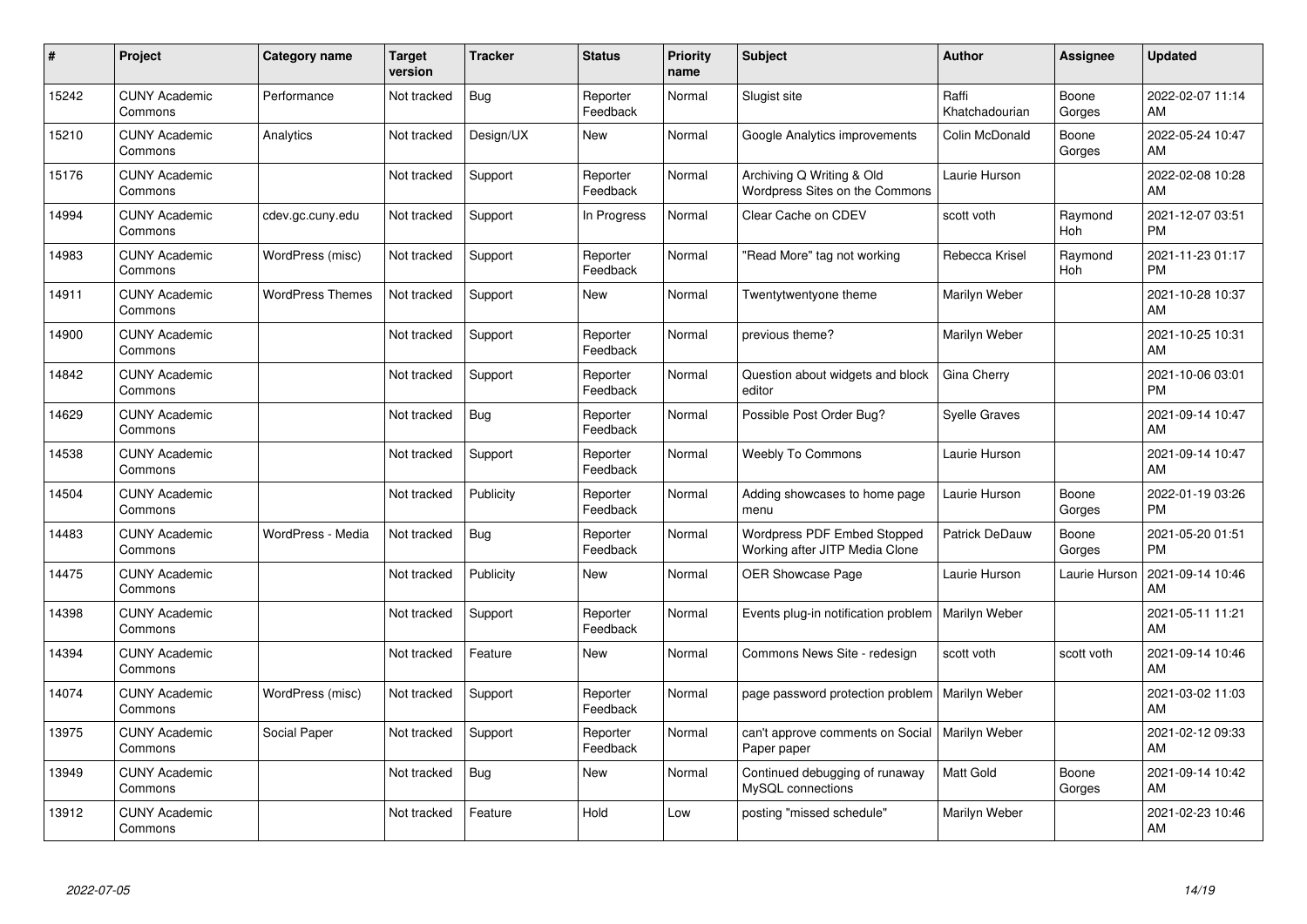| $\#$  | Project                         | Category name             | <b>Target</b><br>version | <b>Tracker</b> | <b>Status</b>        | <b>Priority</b><br>name | <b>Subject</b>                                                                                | <b>Author</b>       | Assignee           | <b>Updated</b>                |
|-------|---------------------------------|---------------------------|--------------------------|----------------|----------------------|-------------------------|-----------------------------------------------------------------------------------------------|---------------------|--------------------|-------------------------------|
| 13430 | <b>CUNY Academic</b><br>Commons | Reply By Email            | Not tracked              | Bug            | <b>New</b>           | Normal                  | Delay in RBE                                                                                  | Luke Waltzer        | Raymond<br>Hoh     | 2020-10-13 11:16<br>AM        |
| 13328 | <b>CUNY Academic</b><br>Commons | Group Forums              | Not tracked              | Bug            | Reporter<br>Feedback | Normal                  | cross-posting in two related<br>groups                                                        | Marilyn Weber       | Raymond<br>Hoh     | 2020-09-15 10:39<br><b>PM</b> |
| 13286 | <b>CUNY Academic</b><br>Commons |                           | Not tracked              | Support        | New                  | Normal                  | problem connecting with<br>WordPress app                                                      | Marilyn Weber       | Raymond<br>Hoh     | 2020-09-08 11:16<br>AM        |
| 13255 | <b>CUNY Academic</b><br>Commons |                           | Not tracked              | Support        | Reporter<br>Feedback | Normal                  | Accessibility problems                                                                        | Marilyn Weber       |                    | 2020-09-01 05:48<br><b>PM</b> |
| 13034 | <b>CUNY Academic</b><br>Commons |                           | Not tracked              | Support        | Reporter<br>Feedback | Normal                  | a site is asking people to join the<br>Commons to get a download                              | Marilyn Weber       |                    | 2020-07-12 07:23<br>AM        |
| 12911 | <b>CUNY Academic</b><br>Commons |                           | Not tracked              | Feature        | New                  | Normal                  | Block access to xmlrpc.php based<br>on User-Agent                                             | Boone Gorges        | Boone<br>Gorges    | 2020-06-09 05:12<br><b>PM</b> |
| 12741 | <b>CUNY Academic</b><br>Commons | <b>WordPress Plugins</b>  | Not tracked              | Support        | Reporter<br>Feedback | Normal                  | Tableau Public Viz Block                                                                      | Marilyn Weber       | Raymond<br>Hoh     | 2020-05-12 11:00<br>AM        |
| 12484 | <b>CUNY Academic</b><br>Commons |                           | Not tracked              | Support        | Reporter<br>Feedback | Normal                  | Sign up Code for COIL Course<br>starting in March                                             | Laurie Hurson       | Matt Gold          | 2020-03-02 02:26<br><b>PM</b> |
| 12438 | <b>CUNY Academic</b><br>Commons | Courses                   | Not tracked              | <b>Bug</b>     | New                  | Normal                  | Site appearing twice                                                                          | Laurie Hurson       | Boone<br>Gorges    | 2020-02-18 01:34<br><b>PM</b> |
| 12436 | <b>CUNY Academic</b><br>Commons |                           | Not tracked              | Bug            | Assigned             | Normal                  | Nightly system downtime                                                                       | Boone Gorges        |                    | 2020-08-01 09:30<br>AM        |
| 12392 | <b>CUNY Academic</b><br>Commons | Help/Codex                | Not tracked              | Documentation  | New                  | Normal                  | <b>Updates to Common Commons</b><br>Questions on Help Page                                    | scott voth          | Margaret<br>Galvan | 2020-02-11 10:53<br>AM        |
| 12382 | <b>CUNY Academic</b><br>Commons | Membership                | Not tracked              | Support        | <b>New</b>           | Normal                  | Email request change                                                                          | Marilyn Weber       | Marilyn<br>Weber   | 2020-02-06 12:56<br><b>PM</b> |
| 12360 | <b>CUNY Academic</b><br>Commons | <b>WordPress Themes</b>   | Not tracked              | Bug            | Reporter<br>Feedback | Normal                  | site just says "DANTE We are<br>currently in maintenance mode,<br>please check back shortly." | Marilyn Weber       |                    | 2020-02-04 12:13<br><b>PM</b> |
| 12352 | <b>CUNY Academic</b><br>Commons |                           | Not tracked              | Support        | New                  | Normal                  | "posts list" page builder block<br>option                                                     | Marilyn Weber       |                    | 2020-02-03 01:29<br><b>PM</b> |
| 12350 | <b>CUNY Academic</b><br>Commons | <b>Blogs (BuddyPress)</b> | Not tracked              | Support        | Reporter<br>Feedback | Normal                  | URL creation problem                                                                          | Marilyn Weber       |                    | 2020-02-03 11:27<br>AM        |
| 12328 | <b>CUNY Academic</b><br>Commons |                           | Not tracked              | Support        | <b>New</b>           | Normal                  | Sign up Code for Non-CUNY<br>Faculty                                                          | Laurie Hurson       |                    | 2020-01-28 10:25<br>AM        |
| 12247 | <b>CUNY Academic</b><br>Commons | Publicity                 | Not tracked              | Support        | <b>New</b>           | Normal                  | <b>Screenshot of First Commons</b><br>Homepage                                                | scott voth          | scott voth         | 2020-01-14 12:08<br><b>PM</b> |
| 12198 | <b>CUNY Academic</b><br>Commons |                           | Not tracked              | Bug            | Reporter<br>Feedback | Normal                  | Duplicate listing in My Sites                                                                 | <b>Tom Harbison</b> |                    | 2019-12-09 05:50<br><b>PM</b> |
| 12004 | <b>CUNY Academic</b><br>Commons |                           | Not tracked              | Support        | Reporter<br>Feedback | Normal                  | Notifications for spam blog<br>comments                                                       | Gina Cherry         | Raymond<br>Hoh     | 2019-11-01 12:05<br><b>PM</b> |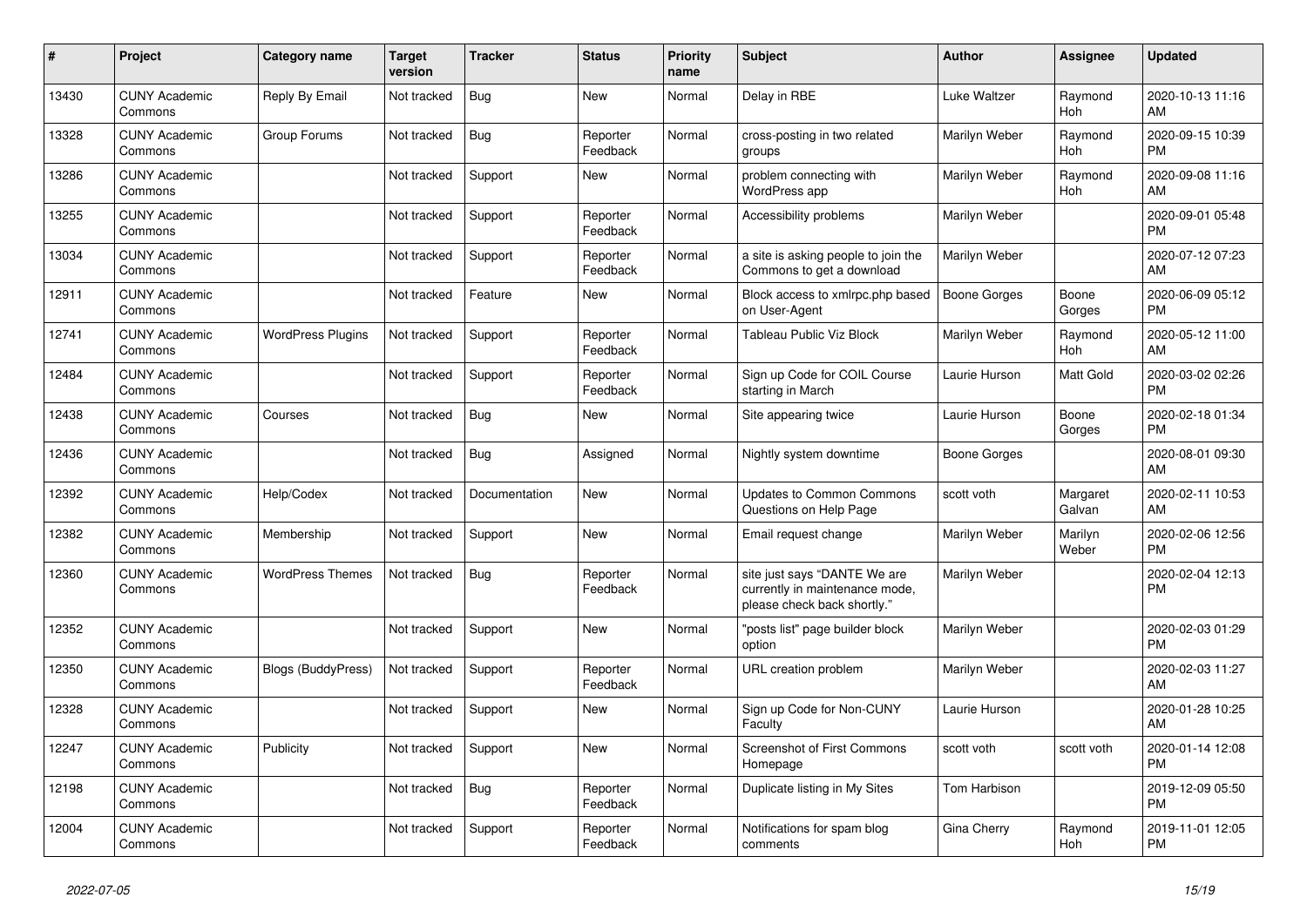| #     | Project                         | <b>Category name</b>     | <b>Target</b><br>version | <b>Tracker</b> | <b>Status</b>        | <b>Priority</b><br>name | Subject                                                                              | Author                  | <b>Assignee</b>    | <b>Updated</b>                |
|-------|---------------------------------|--------------------------|--------------------------|----------------|----------------------|-------------------------|--------------------------------------------------------------------------------------|-------------------------|--------------------|-------------------------------|
| 11883 | <b>CUNY Academic</b><br>Commons | Help/Codex               | Not tracked              | Support        | <b>New</b>           | Normal                  | Need Embedding Help Page<br>Update (Tableau)                                         | Anthony Wheeler         | scott voth         | 2019-09-24 08:49<br>AM        |
| 11879 | <b>CUNY Academic</b><br>Commons |                          | Not tracked              | <b>Bug</b>     | New                  | Normal                  | Hypothesis comments appearing<br>on multiple, different pdfs across<br>blogs         | Laurie Hurson           | Laurie Hurson      | 2019-09-19 02:39<br><b>PM</b> |
| 11848 | <b>CUNY Academic</b><br>Commons |                          | Not tracked              | Support        | Hold                 | Normal                  | a Dean of Faculty wants to share<br>a large file                                     | Marilyn Weber           |                    | 2019-09-24 08:44<br>AM        |
| 11787 | <b>CUNY Academic</b><br>Commons |                          | Not tracked              | Support        | Reporter<br>Feedback | Normal                  | automated comments notifications<br>on ZenDesk                                       | Marilyn Weber           |                    | 2019-08-26 06:18<br><b>PM</b> |
| 11771 | <b>CUNY Academic</b><br>Commons |                          | Not tracked              | Support        | Reporter<br>Feedback | Normal                  | post displays in sections                                                            | Marilyn Weber           |                    | 2019-08-20 10:34<br>AM        |
| 11624 | <b>CUNY Academic</b><br>Commons | WordPress (misc)         | Not tracked              | Support        | New                  | Normal                  | Change pages into posts or swap<br>database for a Commons site?                      | Stephen Klein           | Raymond<br>Hoh     | 2019-07-09 11:04<br>AM        |
| 11556 | <b>CUNY Academic</b><br>Commons | Courses                  | Not tracked              | Bug            | Reporter<br>Feedback | Normal                  | Instructor name given in course<br>listing                                           | Tom Harbison            |                    | 2019-06-25 04:12<br><b>PM</b> |
| 11545 | <b>CUNY Academic</b><br>Commons | <b>WordPress Plugins</b> | Not tracked              | Support        | New                  | Normal                  | Twitter searches in WordPress                                                        | Gina Cherry             | Matt Gold          | 2019-09-23 01:03<br><b>PM</b> |
| 11519 | <b>CUNY Academic</b><br>Commons |                          | Not tracked              | Support        | Assigned             | Normal                  | comment option not appearing                                                         | Marilyn Weber           |                    | 2019-09-24 10:28<br>AM        |
| 11517 | <b>CUNY Academic</b><br>Commons |                          | Not tracked              | Feature        | Assigned             | Normal                  | wp-accessibility plugin should not<br>strip 'target="_blank" by default              | <b>Boone Gorges</b>     | Laurie Hurson      | 2019-09-24 09:57<br>AM        |
| 11509 | <b>CUNY Academic</b><br>Commons |                          | Not tracked              | Support        | Reporter<br>Feedback | Normal                  | deleted Page causing a Menu<br>problem?                                              | Marilyn Weber           |                    | 2019-06-04 09:54<br>AM        |
| 11493 | <b>CUNY Academic</b><br>Commons | Domain Mapping           | Not tracked              | Support        | Reporter<br>Feedback | Normal                  | Domain Mapping Request - Talia<br>Schaffer                                           | scott voth              | Matt Gold          | 2019-08-06 08:39<br>AM        |
| 11449 | <b>CUNY Academic</b><br>Commons | WordPress - Media        | Not tracked              | Support        | Reporter<br>Feedback | Normal                  | Cloning Media Library for JITP<br>from Staging to Production Site                    | Patrick DeDauw          | Boone<br>Gorges    | 2019-05-13 12:00<br><b>PM</b> |
| 11415 | <b>CUNY Academic</b><br>Commons | <b>WordPress Plugins</b> | Not tracked              | Bug            | Reporter<br>Feedback | Normal                  | Blog Subscriptions in Jetpack                                                        | Laurie Hurson           |                    | 2019-05-14 10:34<br>AM        |
| 11393 | <b>CUNY Academic</b><br>Commons |                          | Not tracked              | Publicity      | New                  | Normal                  | After 1.15 release, ceate a hero<br>slide and post about adding a site<br>to a group | scott voth              | Patrick<br>Sweeney | 2019-05-14 10:32<br>AM        |
| 11386 | <b>CUNY Academic</b><br>Commons | WordPress - Media        | Not tracked              | Support        | Reporter<br>Feedback | Normal                  | disappearing images                                                                  | scott voth              | Boone<br>Gorges    | 2019-05-14 10:32<br>AM        |
| 11149 | <b>CUNY Academic</b><br>Commons |                          | Not tracked              | Support        | Reporter<br>Feedback | Normal                  | comments getting blocked                                                             | Marilyn Weber           | Raymond<br>Hoh     | 2019-03-26 11:40<br>AM        |
| 11120 | <b>CUNY Academic</b><br>Commons | <b>WordPress Plugins</b> | Not tracked              | Bug            | Reporter<br>Feedback | Normal                  | Events Manager Events Not<br>Showing Up                                              | Mark Webb               |                    | 2019-02-27 04:10<br><b>PM</b> |
| 11077 | <b>CUNY Academic</b><br>Commons | Events                   | Not tracked              | Feature        | Reporter<br>Feedback | Normal                  | Show event category description<br>in event list view                                | Raffi<br>Khatchadourian |                    | 2019-02-12 10:38<br><b>PM</b> |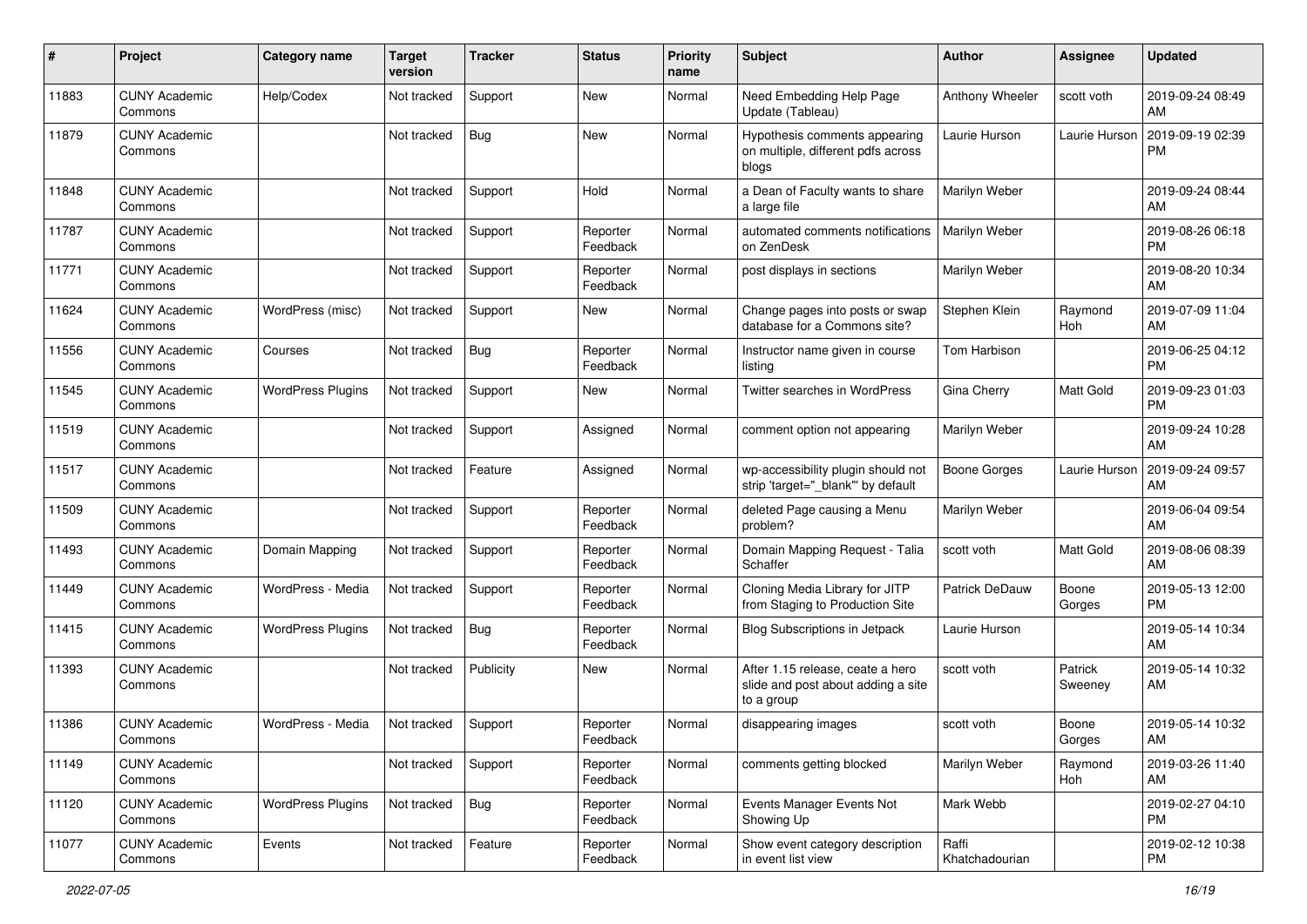| #     | Project                         | <b>Category name</b>       | <b>Target</b><br>version | <b>Tracker</b> | <b>Status</b>        | <b>Priority</b><br>name | <b>Subject</b>                                                                                                                               | <b>Author</b>           | Assignee         | <b>Updated</b>                |
|-------|---------------------------------|----------------------------|--------------------------|----------------|----------------------|-------------------------|----------------------------------------------------------------------------------------------------------------------------------------------|-------------------------|------------------|-------------------------------|
| 10982 | <b>CUNY Academic</b><br>Commons | Domain Mapping             | Not tracked              | Support        | Reporter<br>Feedback | Normal                  | <b>CNAME</b> question                                                                                                                        | scott voth              |                  | 2019-01-22 04:29<br><b>PM</b> |
| 10839 | <b>CUNY Academic</b><br>Commons | About page                 | Not tracked              | Support        | <b>New</b>           | Normal                  | <b>Mission Statement Needs</b><br>Revision                                                                                                   | scott voth              | Matt Gold        | 2018-12-26 10:58<br>AM        |
| 10794 | <b>CUNY Academic</b><br>Commons | Performance                | Not tracked              | Bug            | New                  | Normal                  | Memcached connection<br>occasionally breaks                                                                                                  | Boone Gorges            | Boone<br>Gorges  | 2018-12-06 03:30<br><b>PM</b> |
| 10769 | <b>CUNY Academic</b><br>Commons | <b>WordPress Themes</b>    | Not tracked              | Bug            | Reporter<br>Feedback | Normal                  | 2011 Theme Sidebar                                                                                                                           | Mark Webb               |                  | 2018-12-04 04:09<br><b>PM</b> |
| 10678 | <b>CUNY Academic</b><br>Commons |                            | Not tracked              | <b>Bug</b>     | Reporter<br>Feedback | High                    | Newsletter Plugin Not Sending<br><b>Out Newsletters</b>                                                                                      | Mark Webb               | Boone<br>Gorges  | 2019-09-16 09:38<br><b>PM</b> |
| 10657 | <b>CUNY Academic</b><br>Commons |                            | Not tracked              | Support        | Reporter<br>Feedback | Normal                  | child theme problems                                                                                                                         | Marilyn Weber           |                  | 2018-11-08 01:19<br><b>PM</b> |
| 10273 | <b>CUNY Academic</b><br>Commons | Registration               | Not tracked              | Support        | Reporter<br>Feedback | Normal                  | users combining CF and campus<br>address                                                                                                     | Marilyn Weber           |                  | 2019-09-18 10:58<br>AM        |
| 10262 | <b>CUNY Academic</b><br>Commons |                            | Not tracked              | Bug            | Reporter<br>Feedback | Normal                  | Newsletter Plugin: Broken Image<br>at Bottom of All Newsletters                                                                              | Mark Webb               | Raymond<br>Hoh   | 2018-08-30 05:17<br><b>PM</b> |
| 10040 | <b>CUNY Academic</b><br>Commons | WordPress (misc)           | Not tracked              | Bug            | Reporter<br>Feedback | Normal                  | User doesn't see full list of themes                                                                                                         | <b>Matt Gold</b>        | Boone<br>Gorges  | 2018-07-25 10:12<br>AM        |
| 9979  | <b>CUNY Academic</b><br>Commons | <b>Email Notifications</b> | Not tracked              | <b>Bug</b>     | Reporter<br>Feedback | Normal                  | Reports of slow email activation<br>emails                                                                                                   | <b>Matt Gold</b>        | Boone<br>Gorges  | 2018-08-29 09:40<br><b>PM</b> |
| 9941  | <b>CUNY Academic</b><br>Commons | Wiki                       | Not tracked              | Support        | Assigned             | Normal                  | Wiki functionality                                                                                                                           | <b>Matt Gold</b>        | Boone<br>Gorges  | 2018-06-26 10:57<br>AM        |
| 9908  | <b>CUNY Academic</b><br>Commons |                            | Not tracked              | Feature        | New                  | Normal                  | Is it possible to send email<br>updates to users (or an email<br>address not on the list) for only a<br>single page AFTER being<br>prompted? | <b>Michael Shields</b>  | scott voth       | 2018-06-11 01:34<br><b>PM</b> |
| 9729  | <b>CUNY Academic</b><br>Commons | <b>SEO</b>                 | Not tracked              | Support        | <b>New</b>           | Normal                  | 503 Errors showing on<br>newlaborforum.cuny.edu                                                                                              | Diane Krauthamer        | Raymond<br>Hoh   | 2018-05-22 04:48<br><b>PM</b> |
| 9643  | <b>CUNY Academic</b><br>Commons | Publicity                  | Not tracked              | Feature        | New                  | Normal                  | Create a page on the Commons<br>for logos etc.                                                                                               | Stephen Real            | Stephen Real     | 2018-04-24 10:53<br>AM        |
| 9515  | <b>CUNY Academic</b><br>Commons | <b>WordPress Plugins</b>   | Not tracked              | Bug            | Reporter<br>Feedback | Normal                  | Text to Speech plugin - "More<br>Slowly" checkbox not working                                                                                | scott voth              | Boone<br>Gorges  | 2018-06-13 02:26<br><b>PM</b> |
| 9420  | <b>CUNY Academic</b><br>Commons | cuny.is                    | Not tracked              | Feature        | New                  | Normal                  | Request for http://cuny.is/streams                                                                                                           | Raffi<br>Khatchadourian | Marilyn<br>Weber | 2018-04-02 10:08<br>AM        |
| 9346  | <b>CUNY Academic</b><br>Commons | WordPress (misc)           | Not tracked              | Bug            | New                  | Normal                  | Clone cetls.bmcc.cuny.edu for<br>development                                                                                                 | Owen Roberts            | Raymond<br>Hoh   | 2018-03-06 05:35<br><b>PM</b> |
| 9060  | <b>CUNY Academic</b><br>Commons | Commons In A Box           | Not tracked              | Bug            | Hold                 | Normal                  | Problems with CBox image library<br>/ upload                                                                                                 | Lisa Rhody              | Raymond<br>Hoh   | 2018-01-10 03:26<br><b>PM</b> |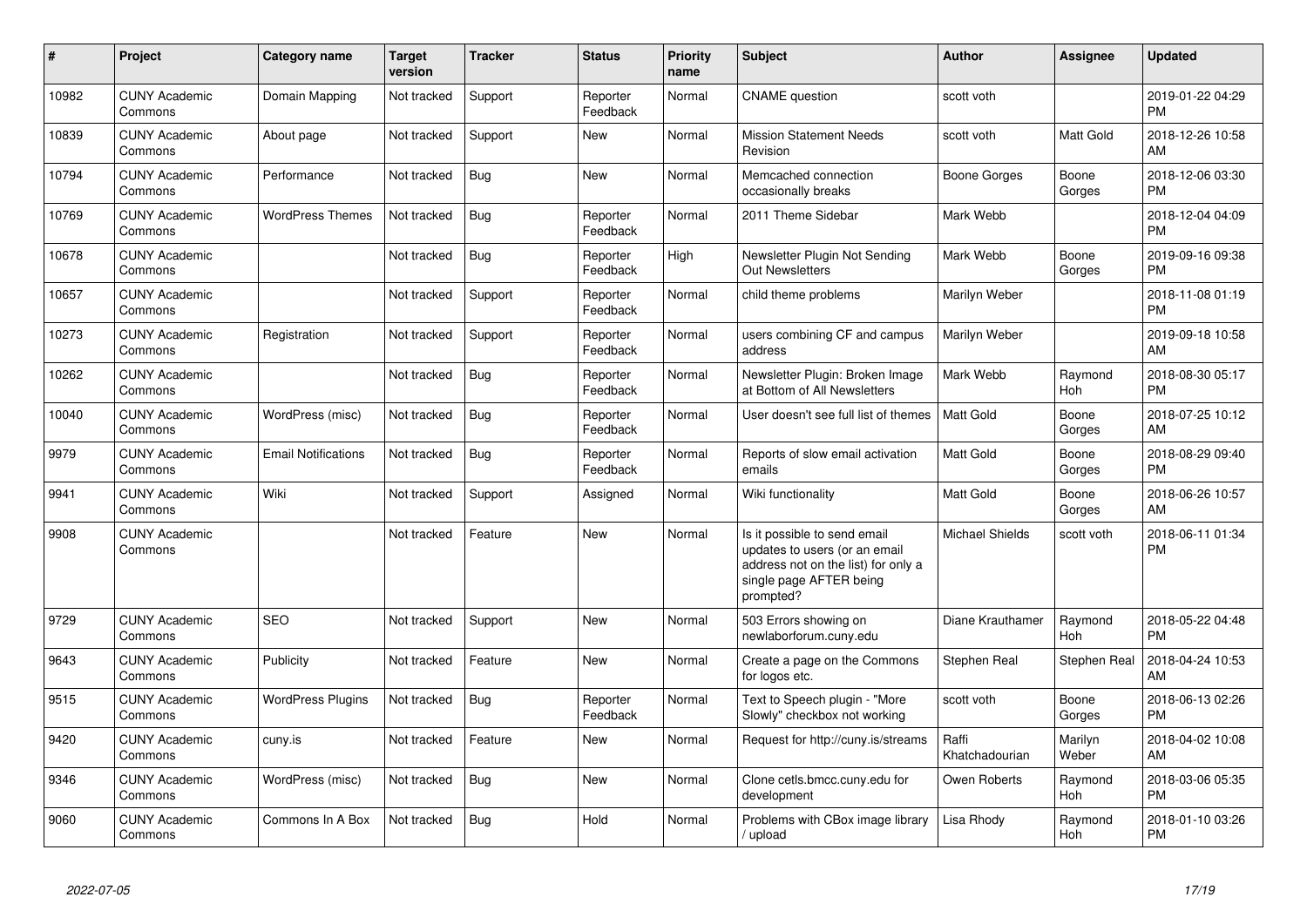| $\#$ | <b>Project</b>                  | <b>Category name</b> | <b>Target</b><br>version | <b>Tracker</b> | <b>Status</b>        | <b>Priority</b><br>name | <b>Subject</b>                                                                        | <b>Author</b>    | Assignee              | <b>Updated</b>                |
|------|---------------------------------|----------------------|--------------------------|----------------|----------------------|-------------------------|---------------------------------------------------------------------------------------|------------------|-----------------------|-------------------------------|
| 9015 | <b>CUNY Academic</b><br>Commons | Groups (misc)        | Not tracked              | Outreach       | Assigned             | Normal                  | Email group admins the email<br>addresses of their groups                             | <b>Matt Gold</b> | <b>Matt Gold</b>      | 2018-01-02 09:54<br>AM        |
| 8991 | <b>CUNY Academic</b><br>Commons | Reply By Email       | Not tracked              | Bug            | Hold                 | Normal                  | RBE duplicate email message<br>issue                                                  | Matt Gold        | Raymond<br>Hoh        | 2018-02-18 08:53<br><b>PM</b> |
| 8976 | <b>CUNY Academic</b><br>Commons | Reply By Email       | Not tracked              | Feature        | Assigned             | Normal                  | Package RBE new topics posting?                                                       | Matt Gold        | Raymond<br><b>Hoh</b> | 2017-12-04 02:34<br><b>PM</b> |
| 8902 | <b>CUNY Academic</b><br>Commons | Design               | Not tracked              | Feature        | Assigned             | Normal                  | Report back on research on<br><b>BuddyPress themes</b>                                | Matt Gold        | Michael Smith         | 2017-11-10 12:31<br><b>PM</b> |
| 8898 | <b>CUNY Academic</b><br>Commons | Social Paper         | Not tracked              | Feature        | Assigned             | Normal                  | Usage data on docs and social<br>paper                                                | Matt Gold        | <b>Matt Gold</b>      | 2017-11-16 11:32<br>AM        |
| 8837 | <b>CUNY Academic</b><br>Commons |                      | Not tracked              | Feature        | Assigned             | Normal                  | Create a form to request info from<br>people requesting premium<br>themes and plugins | Matt Gold        | Marilyn<br>Weber      | 2017-11-14 03:35<br><b>PM</b> |
| 8666 | <b>CUNY Academic</b><br>Commons | Teaching             | Not tracked              | Documentation  | Assigned             | Normal                  | Create Teaching on the Commons<br>Resource Page                                       | Matt Gold        | Laurie Hurson         | 2019-09-23 03:16<br><b>PM</b> |
| 8607 | <b>CUNY Academic</b><br>Commons |                      | Not tracked              | Support        | New                  | Normal                  | Paypal?                                                                               | Marilyn Weber    | Matt Gold             | 2018-05-15 01:37<br><b>PM</b> |
| 8440 | <b>CUNY Academic</b><br>Commons | Onboarding           | Not tracked              | <b>Bug</b>     | New                  | Normal                  | Create Test Email Accounts for<br><b>Onboarding Project</b>                           | Stephen Real     | Stephen Real          | 2017-08-01 09:49<br><b>PM</b> |
| 7928 | <b>CUNY Academic</b><br>Commons | Group Forums         | Not tracked              | <b>Bug</b>     | <b>New</b>           | Normal                  | Duplicate Forum post                                                                  | Luke Waltzer     | Raymond<br>Hoh        | 2017-04-11 09:27<br>PM        |
| 7828 | <b>CUNY Academic</b><br>Commons |                      | Not tracked              | Feature        | Assigned             | Normal                  | Theme Assessment 2017                                                                 | Margaret Galvan  | Margaret<br>Galvan    | 2017-05-02 10:41<br><b>PM</b> |
| 6995 | <b>CUNY Academic</b><br>Commons | Home Page            | Not tracked              | Bug            | Assigned             | Normal                  | member filter on homepage not<br>working                                              | <b>Matt Gold</b> | Raymond<br><b>Hoh</b> | 2016-12-11 09:46<br><b>PM</b> |
| 6671 | <b>CUNY Academic</b><br>Commons | Reply By Email       | Not tracked              | <b>Bug</b>     | Assigned             | Normal                  | 'Post too often" RBE error<br>message                                                 | Matt Gold        | Raymond<br><b>Hoh</b> | 2016-11-11 09:55<br>AM        |
| 6665 | <b>CUNY Academic</b><br>Commons |                      | Not tracked              | Publicity      | <b>New</b>           | Normal                  | Dead Link in 1.10 announcement<br>post                                                | Paige Dupont     | Stephen Real          | 2016-12-01 03:11<br>PM        |
| 6644 | <b>CUNY Academic</b><br>Commons |                      | Not tracked              | <b>Bug</b>     | Reporter<br>Feedback | High                    | White Screen at Login Pge                                                             | Luke Waltzer     | Raymond<br><b>Hoh</b> | 2016-11-21 10:34<br>PM        |
| 6298 | <b>CUNY Academic</b><br>Commons | User Experience      | Not tracked              | Design/UX      | Assigned             | Normal                  | Examine data from survey                                                              | <b>Matt Gold</b> | Margaret<br>Galvan    | 2016-10-14 12:16<br><b>PM</b> |
| 6115 | <b>CUNY Academic</b><br>Commons | Publicity            | Not tracked              | Feature        | Assigned             | Normal                  | create digital signage for GC                                                         | <b>Matt Gold</b> | scott voth            | 2016-10-11 10:09<br><b>PM</b> |
| 5679 | <b>CUNY Academic</b><br>Commons | Analytics            | Not tracked              | Feature        | New                  | Normal                  | Logged In Users for GA                                                                | Valerie Townsend | Valerie<br>Townsend   | 2016-06-11 09:49<br>AM        |
| 5317 | <b>CUNY Academic</b><br>Commons | Group Blogs          | Not tracked              | <b>Bug</b>     | Reporter<br>Feedback | Normal                  | Notifications of New Post Didn't<br>Come                                              | Luke Waltzer     | Samantha<br>Raddatz   | 2016-03-21 10:41<br><b>PM</b> |